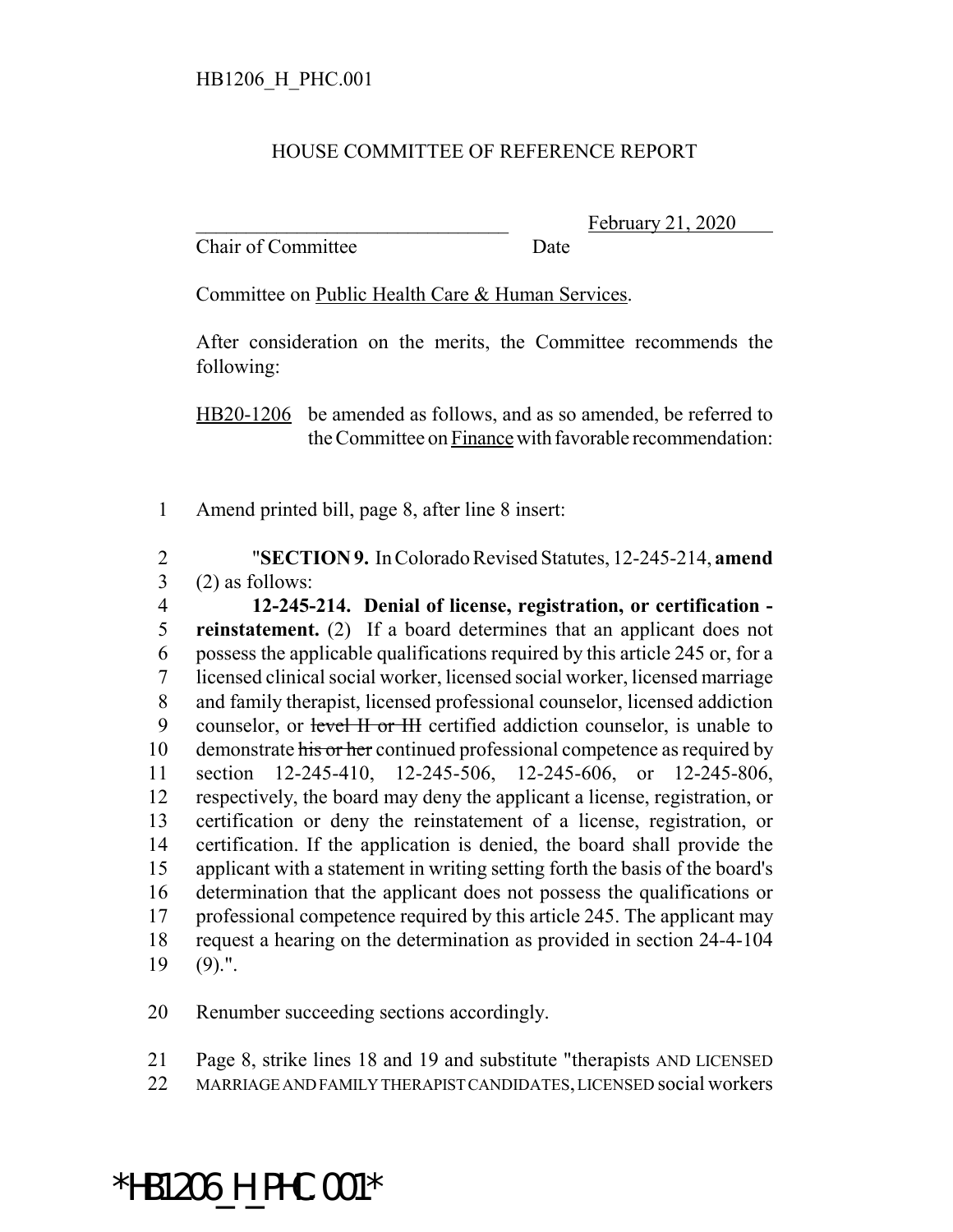AND LICENSED SOCIAL WORKER CANDIDATES, LICENSED professional

counselors AND LICENSED PROFESSIONAL COUNSELOR CANDIDATES, and

- LICENSED psychologists AND LICENSED PSYCHOLOGIST CANDIDATES;
- licensed or certified addiction counselors AND LICENSED OR CERTIFIED
- ADDICTION COUNSELOR CANDIDATES; and registered".
- 6 Page 9, strike line 6, and substitute  $"(2)(e)(IV)$ ; and **add**  $(2)(g)$  and  $(2)(h)$ as follows:".
- Page 9, strike lines 16 through 22.
- Page 9, strike line 25 and substitute "PROGRAM; OR

 (h) A PROFESSIONAL PRACTICING AURICULAR ACUDETOX IN ACCORDANCE WITH SECTION 12-245-233.".

- Page 11, line 26, after "CRIME" insert "RELATED TO THE PERSON'S PRACTICE".
- Page 11, after line 27 insert:

 "(III) A NONVIOLENT FELONY, DEFERRED SENTENCE, OR FELONY CHARGE THAT OCCURRED FIVE OF MORE YEARS BEFORE THE DATE THAT THE INITIAL LICENSE, REGISTRATION, OR CERTIFICATE IS ISSUED IS NOT A VIOLATION OF THIS ARTICLE 245 AND DOES NOT NEED TO BE DISCLOSED TO THE BOARD.".

 Page 12, line 3, strike "PROVIDED" and substitute "PROVIDED, INCLUDING MARKETING, OFFICE SPACE, ADMINISTRATIVE, CONSULTATIVE, AND CLINICAL SERVICES,".

 Page 12, line 7, strike "PROVIDED" and substitute "PROVIDED, INCLUDING MARKETING, OFFICE SPACE, ADMINISTRATIVE, CONSULTATIVE, AND CLINICAL SERVICES,".

- 26 Page 12, line 14, strike " $(2)(d)(I)$  and  $(8)$ " and substitute " $(2)(d)(I)$ ,  $(4)(a)$ , and (8); and **add** (9) and **repeal** (4)(b)".
- Page 13, after line 1 insert:

29 "(4) (a) Except as provided in subsection  $(4)(b)$  of this section, if 30 a complaint is dismissed FOR RECORDS OF DISCIPLINARY ACTION TAKEN BY THE BOARD PURSUANT TO THIS SECTION, records of investigations, examinations, hearings, meetings, and other proceedings of the board

\*HB1206 H PHC.001\*  $-2$ -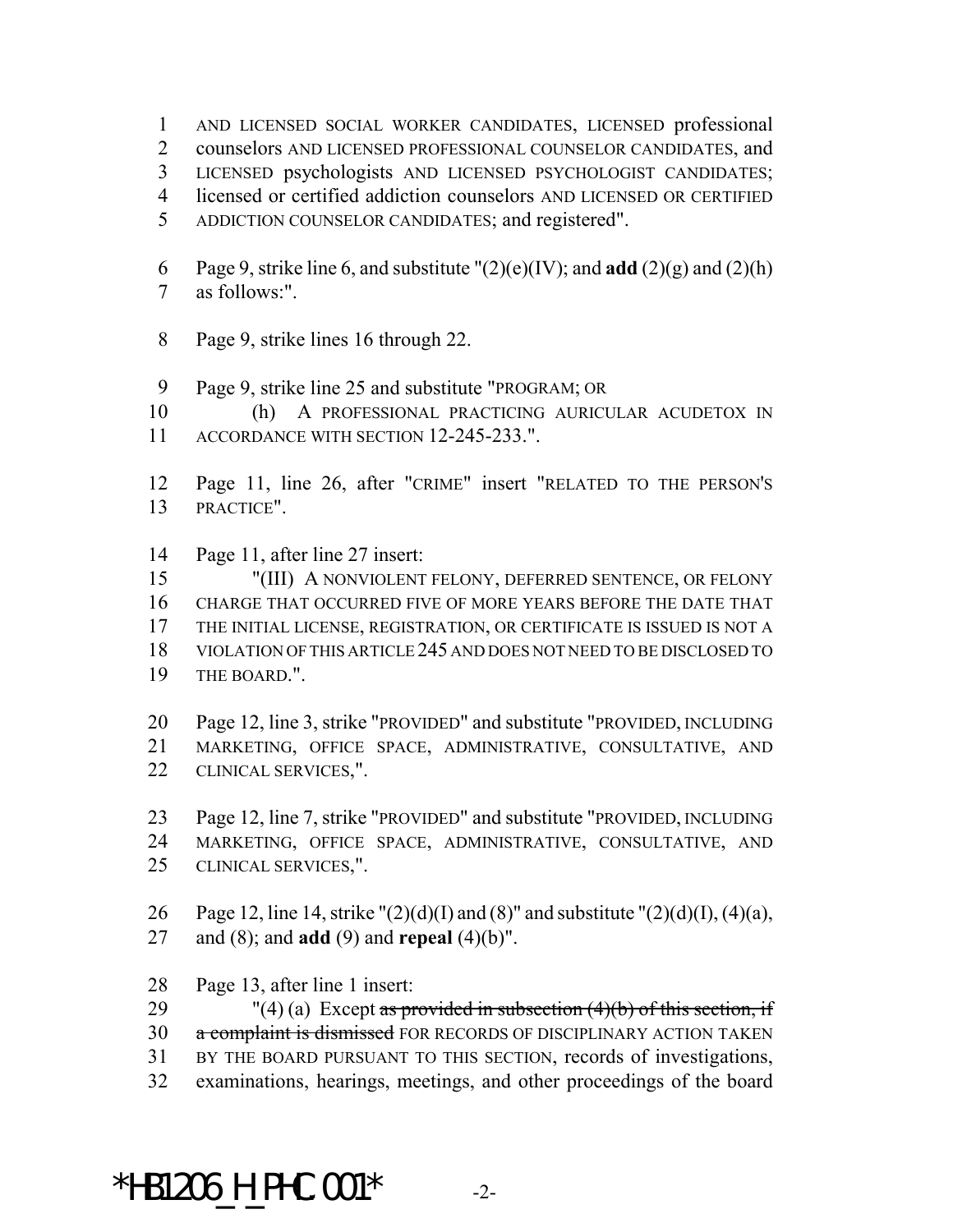conducted pursuant to this section are exempt from the open records law, article 72 of title 24. (b) The exemption from the open records law specified in 4 subsection  $(4)(a)$  of this section does not apply: (I) When a decision to proceed with a disciplinary action has been agreed upon by a majority of the members of the applicable board and a notice of formal complaint is drafted and served on the licensee, registrant, or certificate holder by first-class mail; or 9 (H) Upon final agency action.". Page 13, after line 17 insert: "(9) A LETTER OF ADMONITION ISSUED TO A PERSON PURSUANT TO 12 SECTION 12-20-404 (4) IS CONFIDENTIAL AND NOT SUBJECT TO DISCLOSURE TO THE PUBLIC OR IN ANY COURT ACTION FIVE YEARS AFTER THE DATE THE LETTER IS ISSUED UNLESS: (a) THE BOARD IS A PARTY TO AN ACTION WHERE THE LETTER OF ADMONITION IS AT ISSUE; OR (b) THE PERSON WHO RECEIVED THE LETTER OF ADMONITION HAS SUBSEQUENTLY BEEN SUBJECT TO DISCIPLINARY ACTION BY THE BOARD.". Page 13, after line 17 insert: "**SECTION 16.** In Colorado Revised Statutes, 12-245-233, **amend** (1), (2), and (4) as follows: **12-245-233. Auricular acudetox by professionals - training - definition.** (1) A mental health care professional who has provided documentation that he or she has been trained to perform auricular acudetox in accordance with subsection (4) of this section may perform 26 auricular acudetox if the auricular acudetox is performed under the mental 27 health care professional's current scope of practice. and the mental health 28 professional is:  $(a)$  Licensed pursuant to this article 245; (b) Certified as a level III addiction counselor pursuant to part 8 of this article 245; or (c) Registered as a psychotherapist pursuant to part 7 of this article 245. (2) A mental health care professional performing auricular acudetox pursuant to subsection (1) of this section shall not use the title "acupuncturist" or otherwise claim to be a person qualified to perform acupuncture beyond the scope of this section. (4) In order to perform auricular acudetox pursuant to subsection 39 (1) of this section, a mental health care professional must successfully

 $*$ HB1206 H PHC.001 $*$  -3-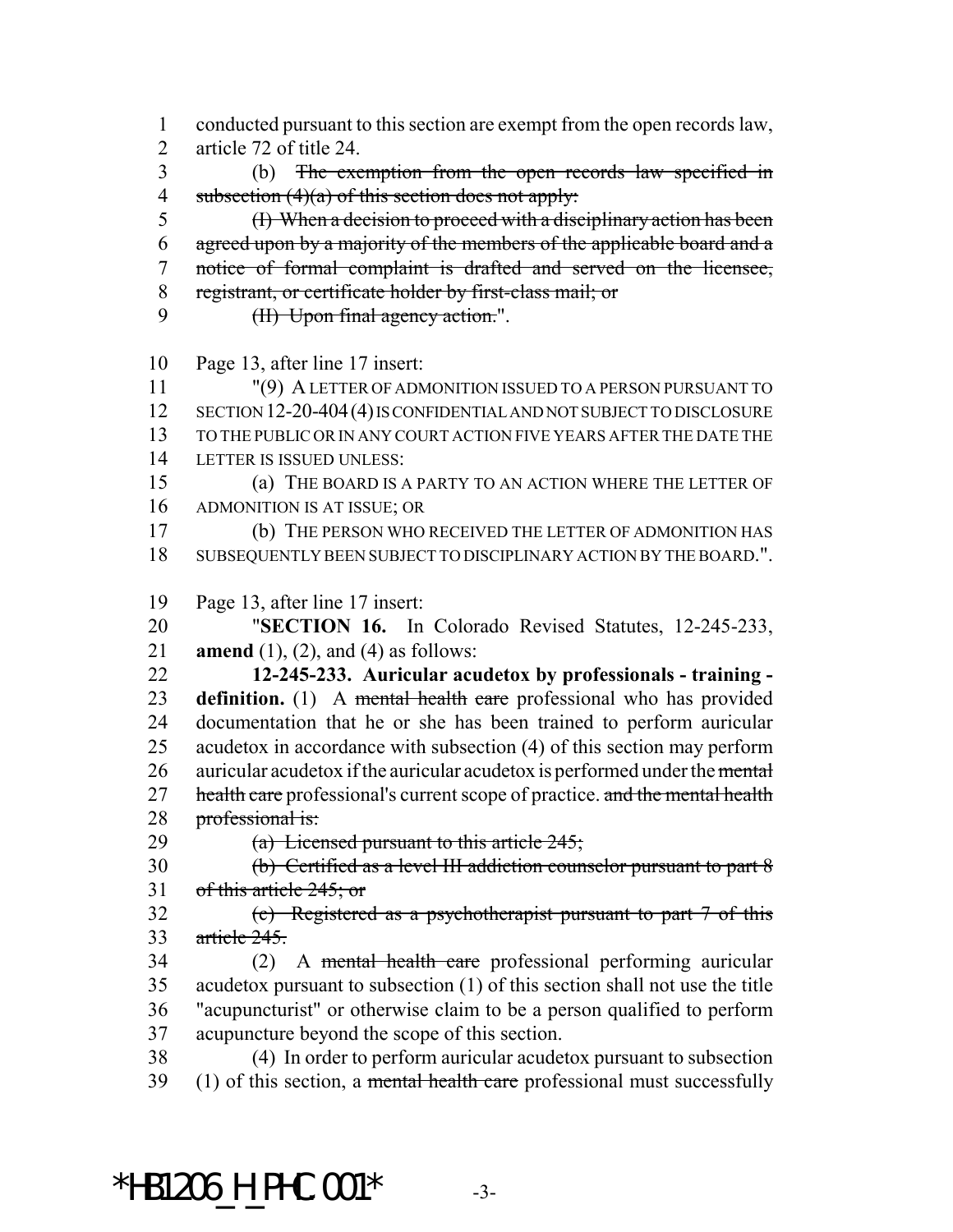complete a training program in auricular acudetox for the treatment of substance use disorders that meets or exceeds standards of training established by the National Acupuncture Detoxification Association or another organization approved by the director.".

- Renumber succeeding sections accordingly.
- Page 15, strike line 12 and substitute "(2) introductory portion, (2)(b), and (3) as follows:".
- Page 15, strike lines 19 through 27.

 Page 16, strike lines 1 through 4 and substitute "of a mental health 10 consumer. These individuals must have never been psychologists, applicants or former applicants for licensure as psychologists, members of another mental health profession, or members of households that include psychologists or members of another mental health profession or otherwise have conflicts of interest or the appearance of conflicts with their duties as board members.

16 (3)  $\left(\frac{a}{b}\right)$  Each board member shall hold office until the expiration of the member's appointed term or until a successor is duly appointed. 18 Except as specified in subsection (3)(b) of this section. The term of each member shall be four years, and no board member shall serve more than two full consecutive terms. Any vacancy occurring in board membership other than by expiration of a term shall be filled by the governor by appointment for the unexpired term of the member.".

Page 18, after line 23 insert:

 "**SECTION 25.** In Colorado Revised Statutes, 12-245-601, **add** 25 (1.5) and  $(2.5)$  as follows:

 **12-245-601. Definitions.** As used in this part 6, unless the context otherwise requires:

28 (1.5) "CLINICAL SUPERVISION" MEANS SUPERVISION PROVIDED BY A LICENSED PROFESSIONAL COUNSELOR SUPERVISOR, LICENSED PSYCHOLOGIST, LICENSED MARRIAGE AND FAMILY THERAPIST, LICENSED CLINICAL SOCIAL WORKER, OR LICENSED ADDICTION COUNSELOR; THAT IS NOT ADMINISTRATIVE IN NATURE; AND THAT MAY INCLUDE A COLLABORATIVE RELATIONSHIP THAT PROMOTES THE EDUCATION, GROWTH, AND DEVELOPMENT OF A LICENSED PROFESSIONAL COUNSELOR APPLICANT AND PROVIDES FOR THE EVALUATION OF THE APPLICANT'S CLINICAL PERFORMANCE AND COMPETENCY.

 $*$ HB1206 H PHC.001 $*$  -4-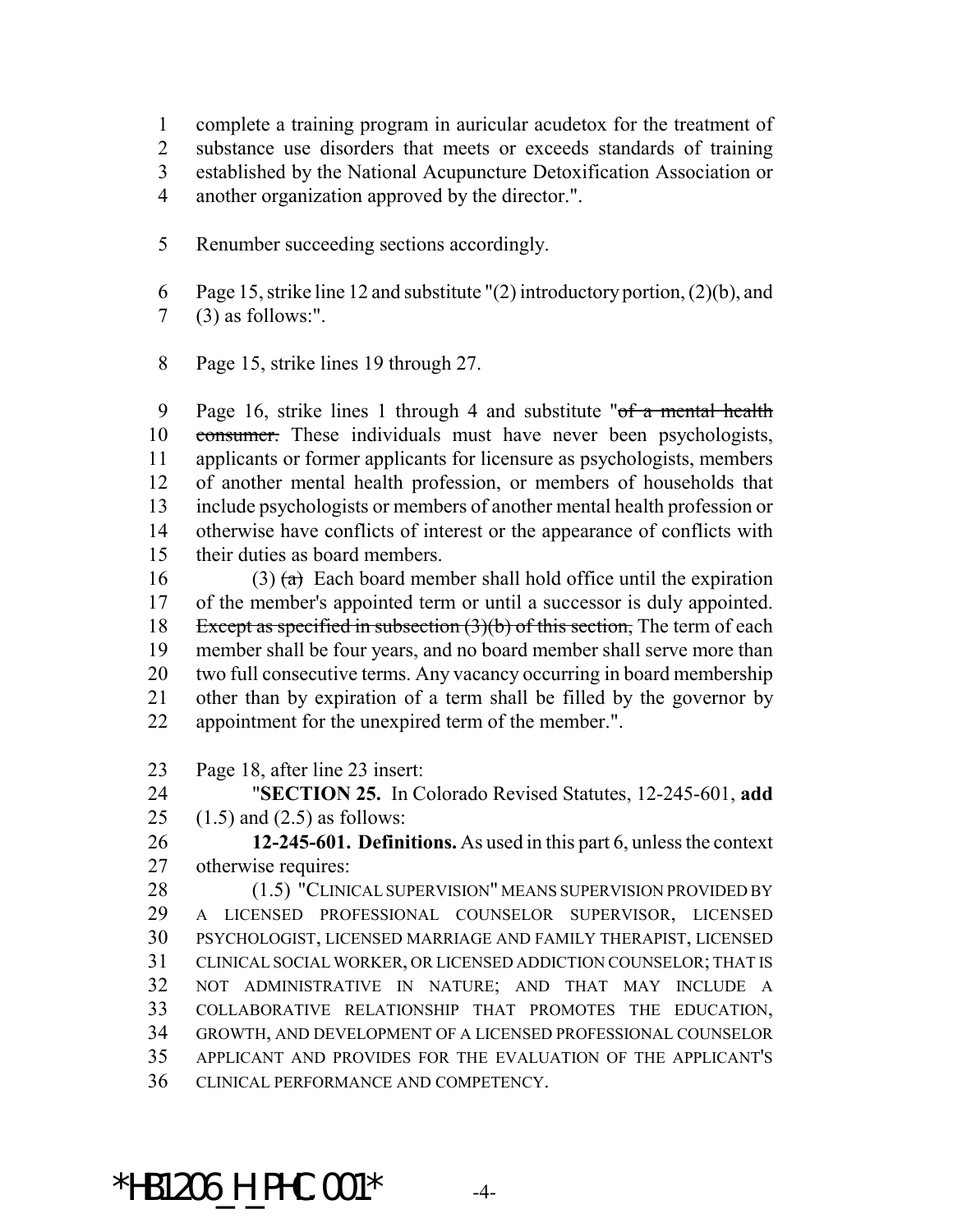(2.5) "LICENSED PROFESSIONAL COUNSELOR SUPERVISOR" MEANS A LICENSED PROFESSIONAL COUNSELOR WHO HAS RECEIVED EDUCATION AND TRAINING IN THE CLINICAL SUPERVISION OF MENTAL HEALTH PROFESSIONALS AS DETERMINED BY THE BOARD.". Renumber succeeding sections accordingly. Page 19, after line 4 insert: "**SECTION 27.** In Colorado Revised Statutes, 12-245-501, **add**  $(2.5)$  as follows: **12-245-501. Definitions.** As used in this part 5, unless the context otherwise requires: (2.5) "CLINICAL SUPERVISION" MEANS: (a) THE EVALUATION AND MODIFICATION OR APPROVAL BY A SUPERVISOR OF THE CLINICAL PRACTICE OF THE PERSON BEING SUPERVISED; AND (b) A SOURCE OF KNOWLEDGE, EXPERTISE, AND MORE ADVANCED SKILLS MADE AVAILABLE TO THE PERSON BEING SUPERVISED. **SECTION 28.** In Colorado Revised Statutes, 12-245-504, **amend** (1)(d) as follows: **12-245-504. Qualifications - examination - licensure and registration.** (1) The board shall issue a license as a marriage and family therapist to each applicant who files an application in a form and manner required by the board, submits the fee required by the board pursuant to section 12-245-205, and furnishes evidence satisfactory to the board that the applicant: 25 (d) Subsequent to completing his or her THE APPLICANT'S master's or doctoral degree, has had at least two years of post-master's or one year of postdoctoral practice in individual and marriage and family therapy, including at least one thousand five hundred hours of face-to-face direct client contact as determined by the board for the purpose of assessment 30 and intervention under board-approved CLINICAL supervision THAT MAY BE IN-PERSON OR TELESUPERVISION; and **SECTION 29.** In Colorado Revised Statutes, 12-245-604, **amend**  $(1)(d)$  as follows: **12-245-604. Licensure - examination - licensed professional counselors.** (1) The board shall issue a license as a licensed professional counselor to each applicant who files an application in a form and manner required by the board, submits the fee required by the board pursuant to section 12-245-205, and furnishes evidence satisfactory to the board that

 $*$ HB1206 H PHC.001 $*$  -5-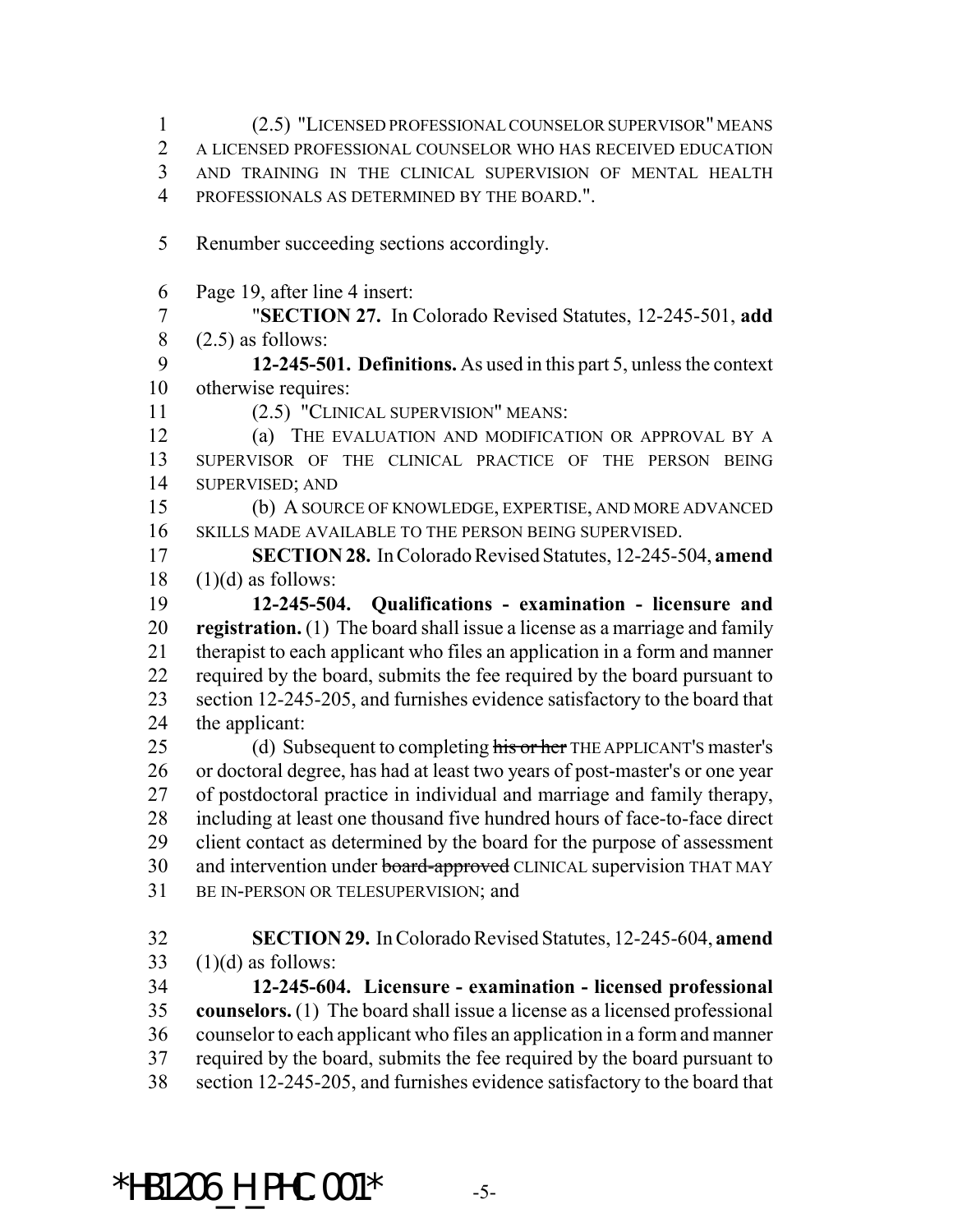the applicant:

2 (d) (I) Has at least two years of post-master's practice or one year of postdoctoral practice in licensed professional counseling under 4 CLINICAL supervision; approved by the board; and

 (II) HAS AT LEAST TWO THOUSAND HOURS OF PRACTICE IN COUNSELING, INCLUDING AT LEAST ONE THOUSAND FIVE HUNDRED HOURS OF FACE-TO-FACE DIRECT CLIENT CONTACT UNDER CLINICAL SUPERVISION THAT IS IN-PERSON OR IS TELESUPERVISION; AND

 **SECTION 30.** In Colorado Revised Statutes, 12-245-604, **add** (5) as follows:

 **12-245-604. Licensure - examination - licensed professional counselors.** (5) (a) IF AN APPLICANT HAS COMPLETED AN EQUIVALENT PROGRAM AS DETERMINED BY THE BOARD PURSUANT TO SUBSECTION (1)(c) OF THIS SECTION, THE BOARD SHALL NOT PLACE ADDITIONAL REQUIREMENTS, BARRIERS, OR BURDENS RELATED TO LICENSURE OR SUPERVISION ON THE APPLICANT.

 (b) THE BOARD SHALL NOT GIVE PREFERENCE CONCERNING LICENSURE, SUPERVISION, OR OTHER REQUIREMENTS OF THIS PART 6 TO AN APPLICANT WHO HAS COMPLETED A MASTER'S OR DOCTORAL DEGREE IN PROFESSIONAL COUNSELING FROM AN ACCREDITED SCHOOL OR COLLEGE 21 PURSUANT TO SUBSECTION  $(1)(c)$  OF THIS SECTION BASED UPON THE 22 ACCREDITING ORGANIZATION."

Renumber succeeding sections accordingly.

Page 19, line 5, after "12-245-703," insert "**amend** (3); and".

Page 19, after line 16 insert:

 "(3) (a) BEFORE SEPTEMBER 1, 2020, any person not otherwise licensed, registered, or certified pursuant to this article 245 who is practicing psychotherapy in this state shall register with the board by submitting his or her name, current address, educational qualifications, disclosure statements, therapeutic orientation or methodology, or both, and years of experience in each specialty area. Upon receipt and review of the required information, the board may approve the psychotherapist for registration in the database required by subsection (1) of this section. A registered psychotherapist shall update this information upon renewal of his or her registration and at other times and under conditions specified by the board by rule. At the time of recording the information required by this section, the registered psychotherapist shall indicate whether he or

 $*$ HB1206 H PHC.001 $*$  -6-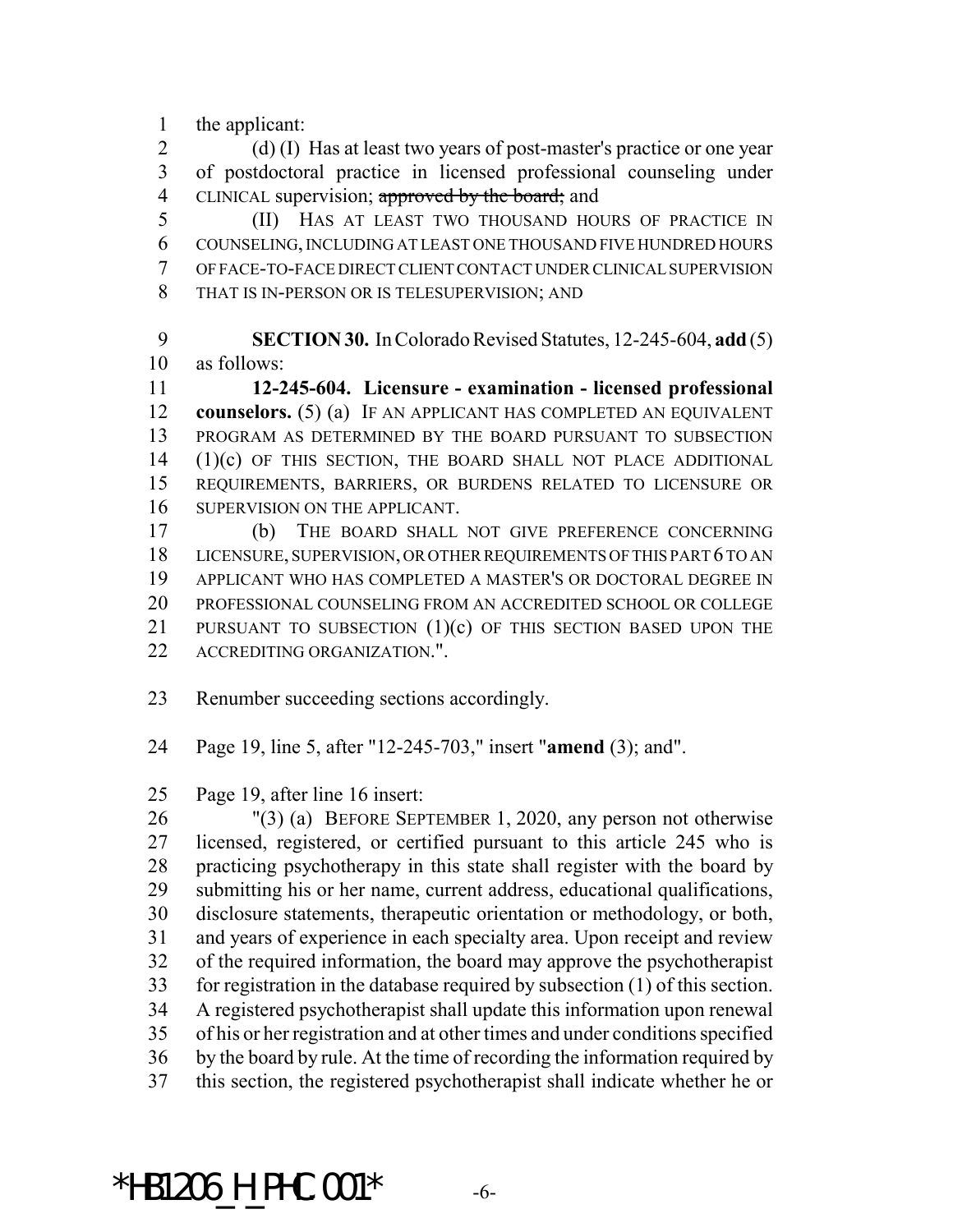she has been convicted of, or entered a plea of guilty or nolo contendere to, any felony or misdemeanor.

 (b) (I) A PERSON REGISTERED AS A PSYCHOTHERAPIST PURSUANT TO THIS PART 7 AND WHO MEETS THE REQUIREMENTS OF THIS SECTION MAY CONTINUE TO PRACTICE AS A REGISTERED PSYCHOTHERAPIST THROUGH SEPTEMBER 1, 2025.

 (II) ON AND AFTER SEPTEMBER 1, 2025, A PERSON WHO WISHES TO PRACTICE PSYCHOTHERAPY IN THIS STATE MUST OBTAIN CANDIDATE FOR LICENSURE STATUS OR A LICENSE TO PRACTICE AS A LICENSED MENTAL HEALTH PROFESSIONAL PURSUANT TO PART 3,4,5,6, OR 8 OF THIS ARTICLE 245.

 **SECTION 32.** In Colorado Revised Statutes, 12-245-801, **amend** (6) as follows:

 **12-245-801. Definitions.** As used in this part 8, unless the context otherwise requires:

 (6) "Certified" means certified as an addiction counselor certified 17 at level I, II, or III ADDICTION TECHNICIAN OR ADDICTION SPECIALIST.".

Renumber succeeding sections accordingly.

Page 20, after line 5 insert:

 "**SECTION 35.** In Colorado Revised Statutes, 12-245-804, **amend** (1)(d)(I), (1)(e), (1)(g), and (2)(c); and **add** (3.5) as follows:

 **12-245-804. Requirements for licensure and certification - rules.** (1) The board shall issue a license as an addiction counselor to an applicant who files an application in the form and manner required by the board, submits the fee required by the board pursuant to section 12-245-205, and submits evidence satisfactory to the board that the applicant:

28 (d) Demonstrates professional competence by:

29 (I) Passing a national THE MASTER ADDICTION COUNSELOR examination demonstrating special knowledge and skills in behavioral health disorders counseling as determined by the office of behavioral health in the department of human services and approved by the board ADMINISTERED BY THE NATIONAL ASSOCIATION FOR ALCOHOLISM AND DRUG ABUSE COUNSELORS, OR AN EQUIVALENT EXAMINATION ADMINISTERED BY A SUCCESSOR ORGANIZATION; and

 (e) Has met the requirements for a certificate of addiction 37 counseling, level III SPECIALIST;

38 (g) Has completed at least  $f\ddot{\textbf{r}}$  THREE thousand hours of clinically

\*HB1206 H PHC.001\*  $-7-$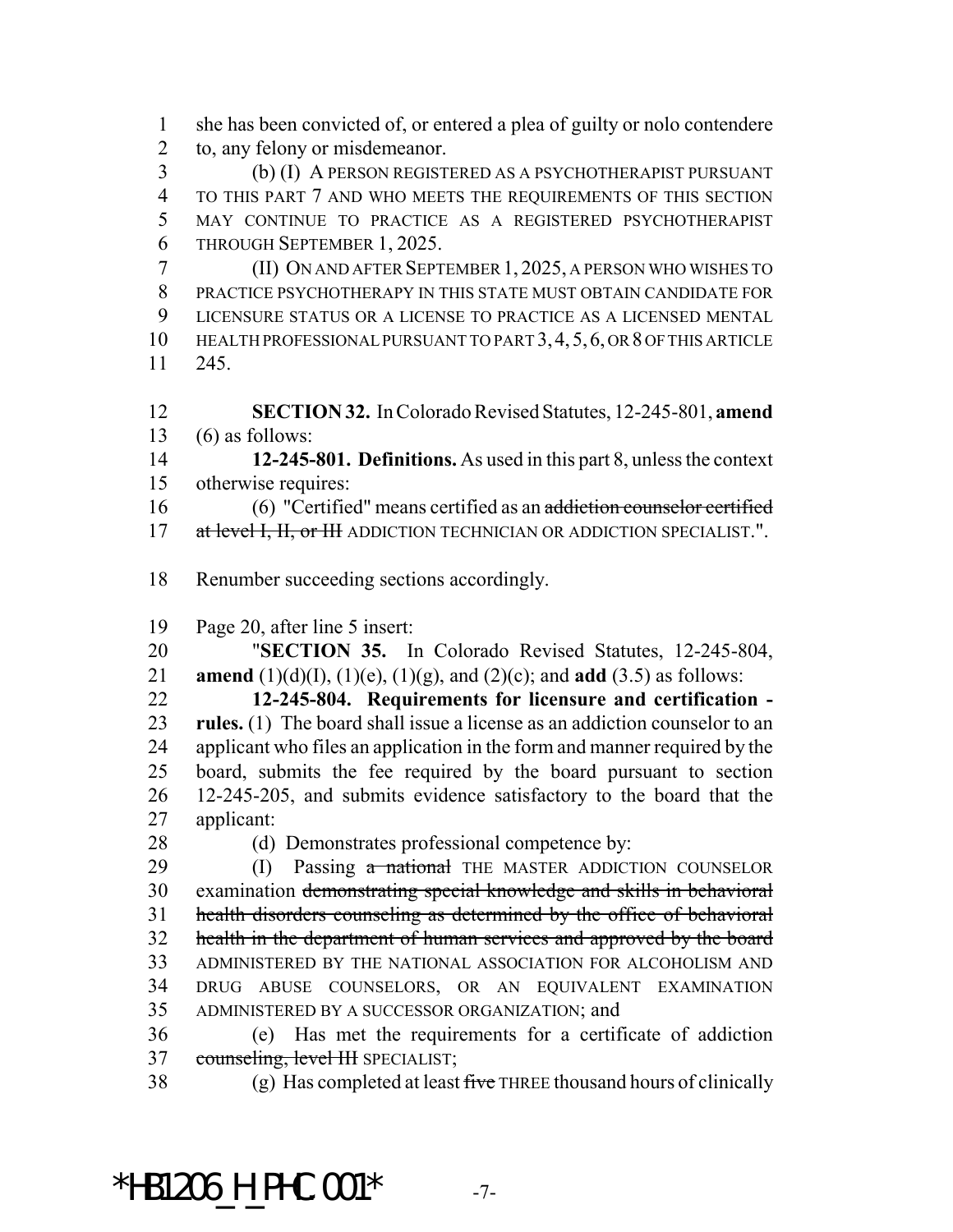supervised work experience IN THE ADDICTION FIELD WITH A MINIMUM OF TWO THOUSAND DIRECT CLINICAL HOURS. THE CLINICAL SUPERVISION MAY BE IN-PERSON OR TELESUPERVISION. (2) The board shall issue a certification as an addiction counselor to an applicant who files an application in the form and manner required by the board, submits the fee required by the board pursuant to section 12-245-205, and submits evidence satisfactory to the board that the applicant: (c) Has met the requirements for certification at a particular 10 certification level AS A CERTIFIED ADDICTION TECHNICIAN OR A CERTIFIED ADDICTION SPECIALIST as specified in rules adopted pursuant to 12 subsection (3) of this section by the state board of human services in the 13 department of human services AND AS SPECIFIED IN SUBSECTION (3.5) OF THIS SECTION. (3.5) IN THE RULES PROMULGATED PURSUANT TO SUBSECTION (3) OF THIS SECTION, THE STATE BOARD SHALL REQUIRE THAT:

(a) A CERTIFIED ADDICTION TECHNICIAN:

(I) HAVE A HIGH SCHOOL DIPLOMA OR ITS EQUIVALENT'

 (II) ACCRUED A MINIMUM OF ONE THOUSAND HOURS OF SUPERVISED CLINICAL EXPERIENCE HOURS OVER A MINIMUM OF SIX MONTHS;

 (III) PASSED A JURISPRUDENCE EXAMINATION AS DETERMINED BY 23 THE BOARD; AND

 (IV) PASSED THE NATIONAL CERTIFICATION ADDICTION COUNSELOR LEVEL I EXAMINATION ADMINISTERED BY THE NATIONAL ASSOCIATION OF ALCOHOLISM AND DRUG ABUSE COUNSELORS, OR AN EQUIVALENT EXAMINATION ADMINISTERED BY A SUCCESSOR ORGANIZATION.

(b) A CERTIFIED ADDICTION SPECIALIST:

 (I) HAVE A BACHELOR'S DEGREE IN A CLINICAL BEHAVIORAL HEALTH CONCENTRATION;

 (II) ACCRUED A MINIMUM OF TWO THOUSAND HOURS OF SUPERVISED CLINIC WORK HOURS OVER A MINIMUM OF TWELVE MONTHS, WHICH MAY INCLUDE THE HOURS REQUIRED FOR CERTIFICATION AS A CERTIFIED ADDICTION SPECIALIST;

 (III) PASSED A JURISPRUDENCE EXAMINATION AS DETERMINED BY THE BOARD; AND

 (IV) PASSED THE NATIONAL CERTIFICATION ADDICTION COUNSELOR LEVEL II EXAMINATION ADMINISTERED BY THE NATIONAL ASSOCIATION FOR ALCOHOLISM AND DRUG ABUSE COUNSELORS, OR AN EQUIVALENT EXAMINATION ADMINISTERED BY A SUCCESSOR

 $*$ HB1206 H PHC.001 $*$  -8-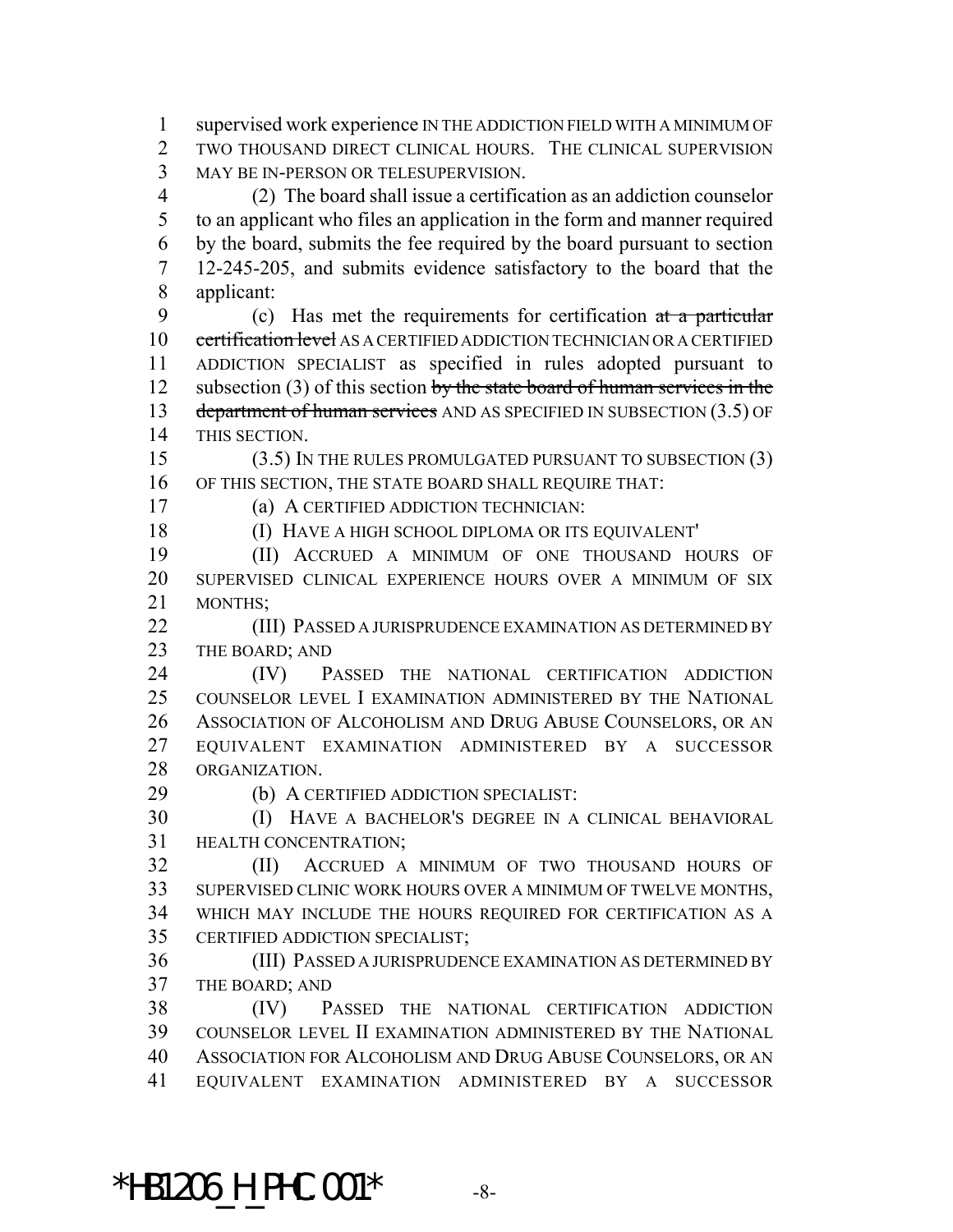ORGANIZATION.

 **SECTION 36.** In Colorado Revised Statutes, 12-245-805, **amend** (1); and **add** (3) as follows:

 **12-245-805. Rights and privileges of certification and licensure - titles.** (1) Any person who possesses a valid, unsuspended, and unrevoked certificate as a level I, II, or III certified addiction counselor CERTIFIED ADDICTION TECHNICIAN OR CERTIFIED ADDICTION SPECIALIST has the right to practice addiction counseling under supervision or consultation as required by the rules of the state board of human services in the department of human services; a level III certified addiction 11 counselor has the right to A CERTIFIED ADDICTION SPECIALIST MAY 12 supervise addiction counseling practice, and all levels of certification have the right to MAY use the title "certified addiction counselor" and the 14 abbreviations "CAC I", "CAC II", or "CAC III", as applicable "CAC" or "CAS"; A CERTIFIED ADDICTION TECHNICIAN MAY USE THE TITLE "CERTIFIED ADDICTION COUNSELOR", "CAC", OR "CAT". No other person shall assume these titles or use these abbreviations on any work or media to indicate that the person using the title or abbreviation is a certified addiction counselor.

20 (3) (a) THE PRACTICE OF A CERTIFIED ADDICTION TECHNICIAN MAY INCLUDE:

**(I) COLLECTION OF BIOPSYCHOSOCIAL SCREENING DATA;** 

**(II) SERVICE COORDINATION AND CASE MANAGEMENT;** 

(III) MONITORING COMPLIANCE WITH CASE MANAGEMENT PLANS;

(IV) SKILL BASED EDUCATION;

 (V) CO-FACILITATING THERAPY GROUPS WITH CERTIFIED 27 ADDICTION SPECIALISTS OR LICENSED ADDICTION COUNSELORS;

28 (VI) CLIENT, FAMILY, AND COMMUNITY ADDICTION EDUCATION; AND

(VII) REFERRAL AND DISCHARGE RESOURCING AND PLANNING.

 (b) THE PRACTICE OF A CERTIFIED ADDICTION SPECIALIST MAY INCLUDE:

(I) TREATING SUBSTANCE USE AND CO-OCCURRING DISORDERS;

(II) CLINICAL ASSESSMENTS INCLUDING DIAGNOSTIC IMPRESSION;

(III) TREATMENT PLANNING;

(IV) REFERRAL AND DISCHARGE PLANNING;

(V) SERVICE COORDINATION AND CASE MANAGEMENT;

 (VI) ADDICTION COUNSELING FOR INDIVIDUALS, FAMILIES, AND GROUPS; AND

 (VII) CLIENT, FAMILY, AND COMMUNITY EDUCATION AND PSYCHO-EDUCATION.".

 $*$ HB1206 H PHC.001 $*$  -9-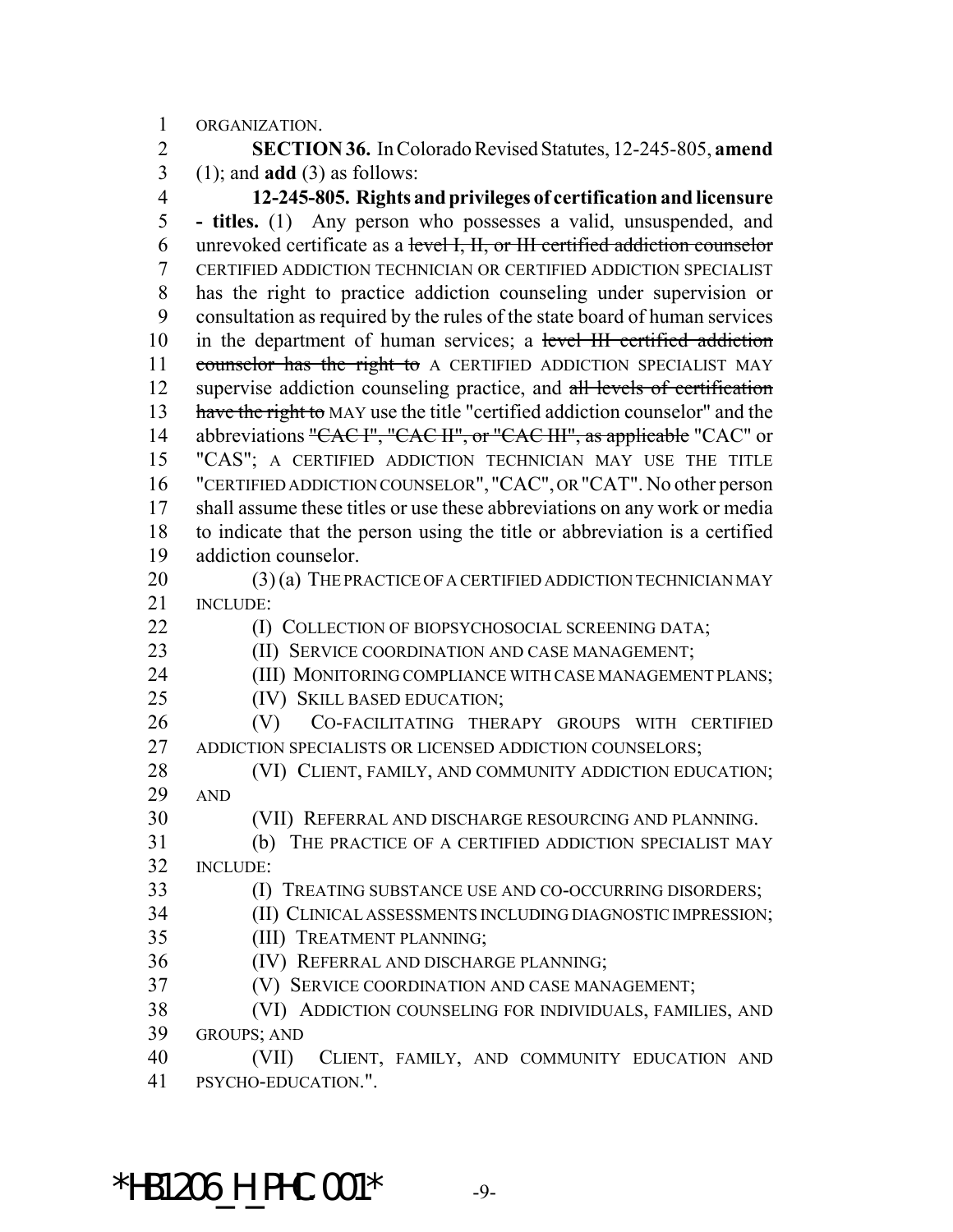Renumber succeeding sections accordingly.

Page 20, strike lines 14 through 22 and substitute:

 "**SECTION 38.** In Colorado Revised Statutes, 12-245-806, **amend** (1)(a), (1)(b) introductory portion, (1)(b)(I), (1)(b)(III), (1)(c) 5 introductory portion,  $(1)(d)$ ,  $(2)(a)$ , and  $(3)$  as follows:

 **12-245-806. Continuing professional competency - rules - definition.** (1) (a) In accordance with sections 12-245-803 and 12-245-804, the board issues a license or certificate to practice addiction counseling based on whether the applicant satisfies minimum educational and experience requirements that demonstrate professional competency 11 to practice addiction counseling. After a license or a certificate  $\frac{a}{a}$  level 12 II H or level III addiction counselor is issued to an applicant, the licensed or 13 level II or level III certified addiction counselor shall maintain continuing professional competency to practice addiction counseling.

 (b) The board, in consultation with the office of behavioral health 16 in the department of human services, and, IN CONSULTATION WITH other stakeholders, shall adopt rules establishing a continuing professional competency program that includes, at a minimum, the following elements:

 (I) A self-assessment of the knowledge and skills of a licensed or 21 level II or level III certified addiction counselor seeking to renew or reinstate a license;

 (III) Periodic demonstration of knowledge and skills through documentation of activities necessary to ensure at least minimal ability to 25 safely practice the profession. Nothing in this subsection  $(1)(b)(III)$  shall 26 require REQUIRES a licensed or level II or level III certified addiction counselor to retake any examination required pursuant to section 12-245-804 in connection with initial licensure or certification.

29 (c) A licensed or level II or level III certified addiction counselor satisfies the continuing competency requirements of this section if the licensed or level II or level III certified addiction counselor meets the continued professional competence requirements of one of the following entities:

34 (d) (I) After the program is established, a licensed or level  $H$  or 35 level III certified addiction counselor shall satisfy the requirements of the program in order to renew or reinstate a license or certificate to practice addiction counseling in Colorado.

 (II) The requirements of this section apply to individual addiction 39 counselors who are licensed or level II or level III certified pursuant to this part 8, and nothing in this section shall be construed to require a

\*HB1206 H PHC.001\*  $-10-$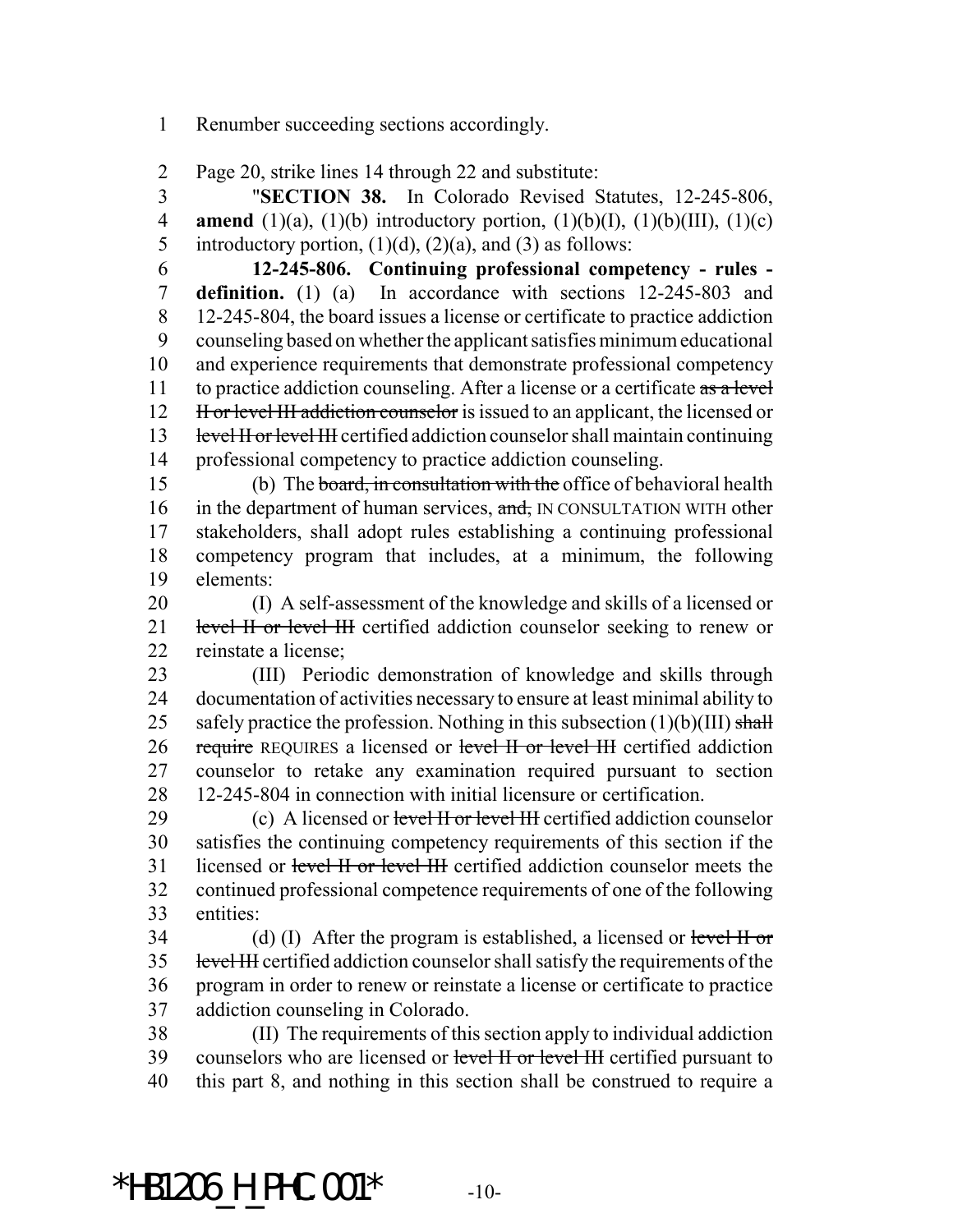1 person who employs or contracts with a licensed or level II or level III certified addiction counselor to comply with the requirements of this section.

 (2) (a) Records of assessments or other documentation developed or submitted in connection with the continuing professional competency program are confidential and not subject to inspection by the public or discovery in connection with a civil action against a licensed or certified addiction counselor. The records or documents shall be used only by the 9 board for purposes of determining whether a licensed or level II or level 10 III certified addiction counselor is maintaining continuing professional competency to engage in the profession.

 (3) As used in this section, "continuing professional competency" 13 means the ongoing ability of a licensed or level II or level III certified addiction counselor to learn, integrate, and apply the knowledge, skill, and judgment to practice as an addiction counselor according to generally accepted industry standards and professional ethical standards in a designated role and setting.

 **SECTION 39.** In Colorado Revised Statutes, 27-80-108, **add** (2) as follows:

 **27-80-108. Rules.** (2) IN THE RULES PROMULGATED PURSUANT TO 21 SUBSECTION (1)(e) OF THIS SECTION, THE STATE BOARD OF HUMAN SERVICES SHALL REQUIRE THE FOLLOWING EDUCATION REQUIREMENTS:

(a) FOR CERTIFIED ADDICTION TECHNICIANS:

**(I) COMPLETION OF COURSE WORK AND TRAINING IN ADDICTION**  COUNSELING, CLIENT RECORDS MANAGEMENT, PRINCIPLES OF ADDICTION, PROFESSIONAL ETHICS, CULTURALLY INFORMED TREATMENT, PHARMACOLOGY, MOTIVATIONAL INTERVIEWING, TRAUMA INFORMED CARE, AND GROUP COUNSELING SKILLS; AND

 (II) OTHER COURSES AND TRAINING AS DETERMINED BY THE STATE BOARD OF HUMAN SERVICES.

(b) FOR CERTIFIED ADDICTION SPECIALISTS:

 (I) COMPLETION OF COURSE WORK AND TRAINING IN CLINICAL ASSESSMENT AND TREATMENT PLANNING, COGNITIVE BEHAVIORAL THERAPY, CO-OCCURRING DISORDERS, ADVANCED PHARMACOLOGY, ADVANCED PROFESSIONAL ETHICS, ADVANCED MOTIVATIONAL INTERVIEWING, ADVANCED MODELS, SPECIALIZED ADDICTION TREATMENT, AND INFECTIOUS DISEASES; AND

 (II) OTHER COURSES AND TRAINING AS DETERMINED BY THE STATE BOARD OF HUMAN SERVICES.

**SECTION 40.** In Colorado Revised Statutes, **add** 12-245-706 as

\*HB1206 H PHC.001\*  $-11$ -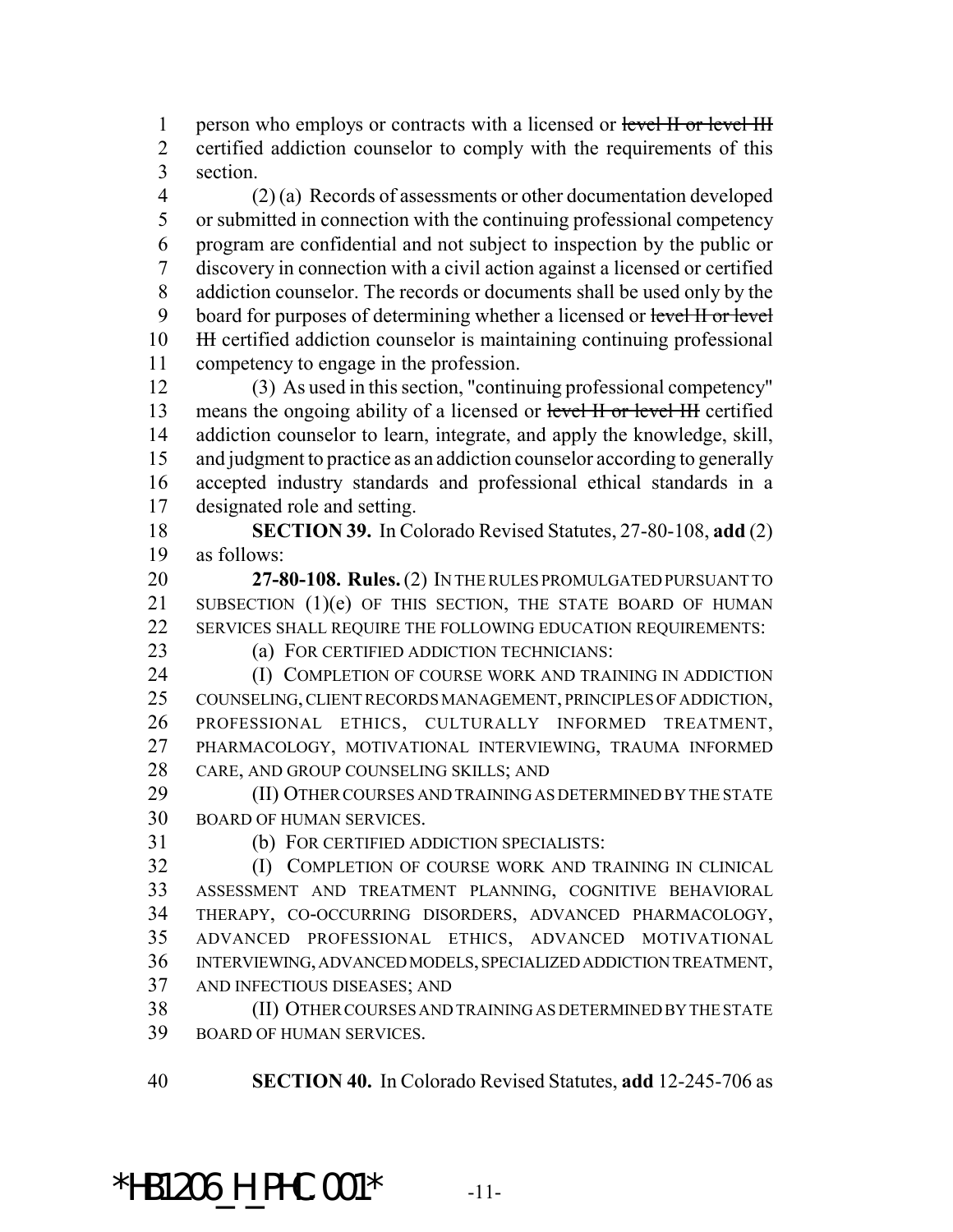follows:

 **12-245-706. Repeal of part.** THIS PART 7 IS REPEALED, EFFECTIVE SEPTEMBER 1, 2025.

 **SECTION 41.** In Colorado Revised Statutes, 12-20-105, **amend** 5  $(2)(b)(II)$  as follows:

 **12-20-105. Fee adjustments - division of professions and occupations cash fund created - legal defense account created - definition.** (2) (b) (II) The costs of the state board of psychologist examiners, the state board of marriage and family therapist examiners, the state board of licensed professional counselor examiners, the state board 11 of social work examiners, the state board of registered psychotherapists, and the state board of addiction counselor examiners shall be considered collectively in the renewal fee-setting process. Subsequent revenue 14 generated by the fees set by the boards plus revenues generated pursuant 15 to section 12-245-703 shall be compared to those collective costs to determine recovery of direct and indirect costs.

 **SECTION 42.** In Colorado Revised Statutes, 12-20-407, **amend** (1)(a)(V)(N) as follows:

 **12-20-407. Unauthorized practice of profession or occupation - penalties - exclusions.** (1) (a) A person commits a class 2 misdemeanor and shall be punished as provided in section 18-1.3-501 for the first offense and, for the second or any subsequent offense, commits a class 6 felony and shall be punished as provided in section 18-1.3-401 if the person:

 (V) Practices or offers or attempts to practice any of the following professions or occupations without an active license, certification, or registration issued under the part or article of this title 12 governing the particular profession or occupation:

 (N) Practice as a psychologist, social worker, marriage and family therapist, licensed professional counselor, psychotherapist, or addiction counselor, as regulated under article 245 of this title 12;

 **SECTION 43.** In Colorado Revised Statutes, 12-30-102, **repeal** (3)(a)(XVIII) as follows:

 **12-30-102. Medical transparency act of 2010 - disclosure of information about health care licensees - fines - rules - short title - legislative declaration - definition - review of functions - repeal.** (3) (a) As used in this section, "applicant" means a person applying for a new, active license, certification, or registration or to renew, reinstate, or reactivate an active license, certification, or registration to practice: (XVIII) Psychotherapy pursuant to part 7 of article 245 of this title  $41 + 12$ ;

\*HB1206 H PHC.001\*  $-12$ -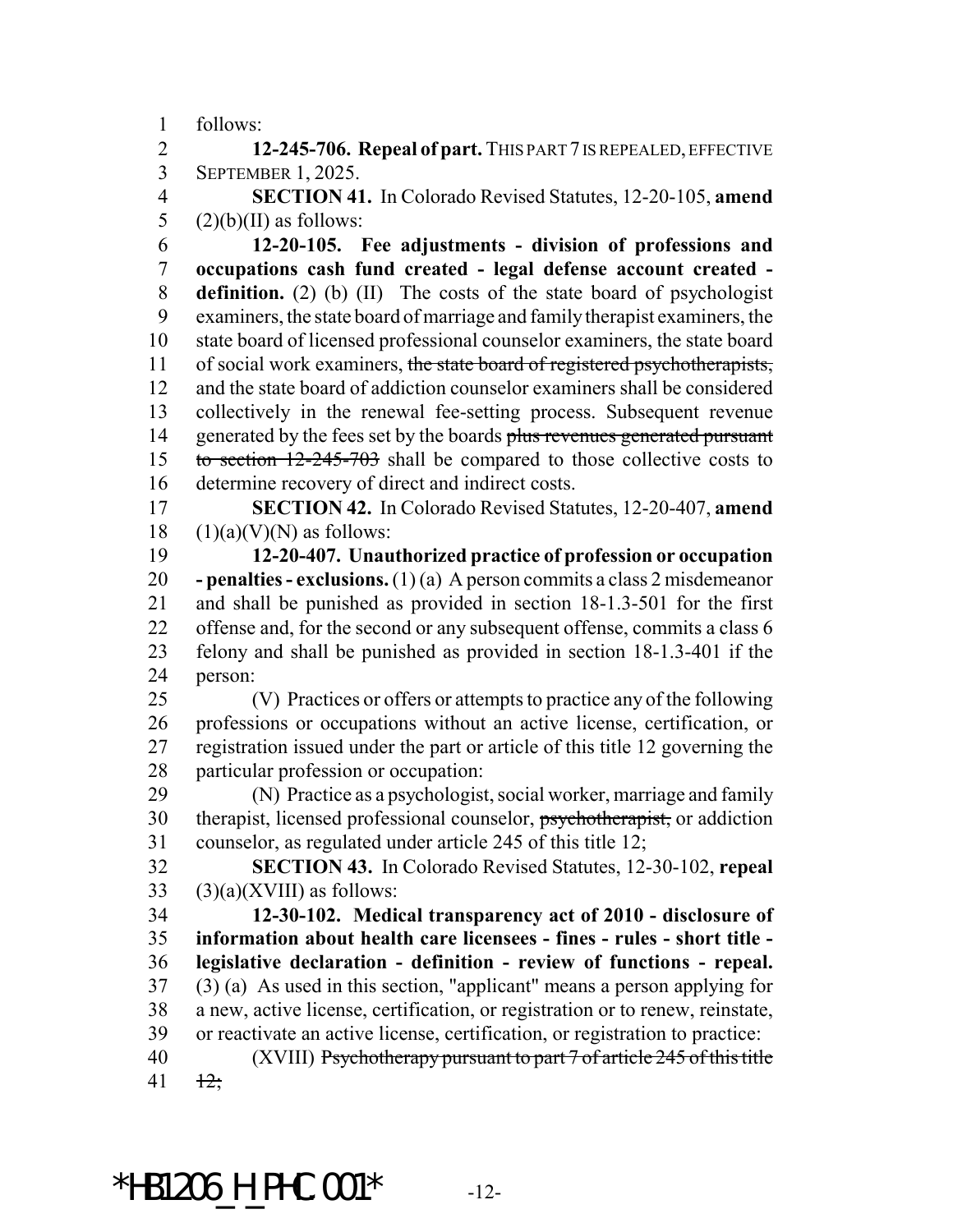**SECTION 44.** In Colorado Revised Statutes, 12-200-108, **amend** (4)(a) introductory portion; and **repeal** (4)(a)(III) as follows:

 **12-200-108. Unlawful acts - exceptions - definition.** (4) (a) Notwithstanding any provision of this article 200 to the contrary, 5 a mental health care professional who has provided documentation that he or she has been trained to perform auricular acudetox in compliance with subsection (4)(d) of this section may perform auricular acudetox if the auricular acudetox is performed under the mental health care professional's current scope of practice, and the mental health care professional is:

 (III) Registered as a psychotherapist pursuant to part 7 of article 12 245 of this title 12.

 **SECTION 45.** In Colorado Revised Statutes, **amend** 12-245-101 as follows:

 **12-245-101. Legislative declaration.** The general assembly hereby finds and determines that, in order to safeguard the public health, safety, and welfare of the people of this state and in order to protect the people of this state against the unauthorized, unqualified, and improper application of psychology, social work, marriage and family therapy, professional counseling, psychotherapy, and addiction counseling, it is necessary that the proper regulatory authorities be established and adequately provided for. The general assembly therefore declares that there shall be established a state board of psychologist examiners, a state board of social work examiners, a state board of marriage and family therapist examiners, a state board of licensed professional counselor 26 examiners, a state board of registered psychotherapists, and a state board of addiction counselor examiners with the authority to license, register, or certify, and take disciplinary actions or bring injunctive actions, or both, concerning licensed psychologists and psychologist candidates, licensed social workers, licensed marriage and family therapists and marriage and family therapist candidates, licensed professional counselors and licensed professional counselor candidates, registered psychotherapists, and licensed and certified addiction counselors, respectively, and mental health professionals who have been issued a provisional license pursuant to this article 245.

 **SECTION 46.** In Colorado Revised Statutes, 12-245-202, **amend** (1) and (16); and **repeal** (15) as follows:

 **12-245-202. Definitions.** As used in this article 245, unless the context otherwise requires:

 (1) "Board" includes the state board of psychologist examiners, the state board of social work examiners, the state board of licensed

\*HB1206 H PHC.001\*  $-13$ -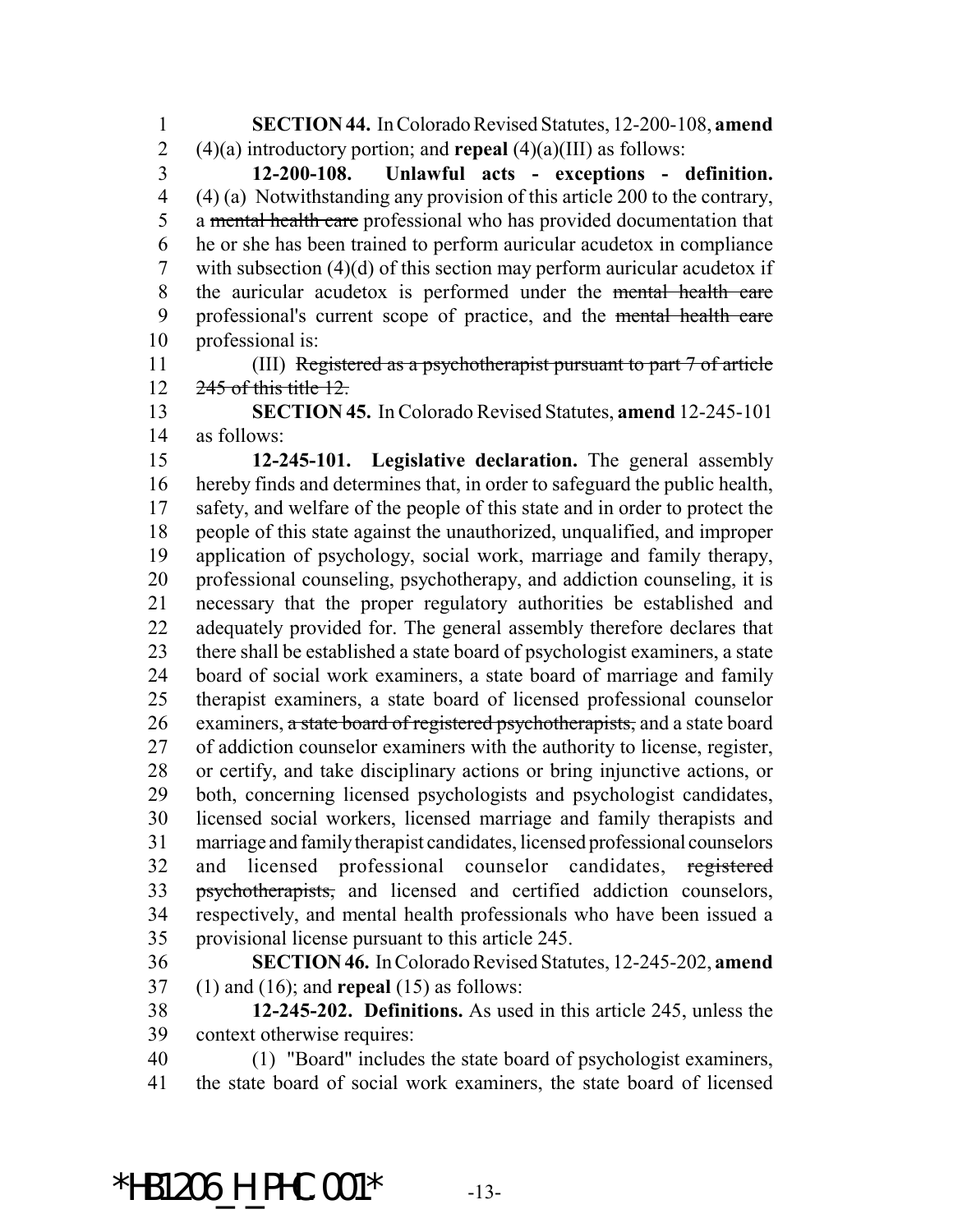professional counselor examiners, the state board of marriage and family 2 therapist examiners, the state board of registered psychotherapists, and the state board of addiction counselor examiners. (15) (a) "Registered psychotherapist" means a person: (I) Whose primary practice is psychotherapy or who holds himself or herself out to the public as being able to practice psychotherapy for compensation; and (II) Who is registered with the state board of registered psychotherapists pursuant to section 12-245-703 to practice 10 psychotherapy in this state. (b) "Registered psychotherapist" also includes a person who: (I) Is a licensed school psychologist licensed pursuant to section  $22 - 60.5 - 210$  (1)(b); 14 (II) Is practicing outside of a school setting; and (III) Is registered with the state board of registered psychotherapists pursuant to section 12-245-703. (16) "Registrant" means a psychologist candidate, marriage and family therapist candidate, or licensed professional counselor candidate registered pursuant to section 12-245-304 (3), 12-245-504 (4), or 20 12-245-604 (4), respectively. or a registered psychotherapist. **SECTION 47.** In Colorado Revised Statutes, 12-245-203, **amend**  $(2)$  as follows: **12-245-203. Practice outside of or beyond professional training, experience, or competence - general scope of practice for licensure, registration, or certification.** (2) The practice of psychotherapy is one area of practice for mental health professionals licensed, certified, or registered pursuant to this article 245 but may not 28 be the only or primary practice area of the professionals. other than persons registered as psychotherapists pursuant to part 7 of this article 30 245. The requirements for licensure, registration, or certification as a mental health professional pursuant to this article 245 are contained in sections 12-245-303, 12-245-403, 12-245-503, 12-245-603, and 12-245-803, which define the practice of psychology, social work, marriage and family therapy, licensed professional counseling, and addiction counseling, respectively. **SECTION 48.** In Colorado Revised Statutes, 12-245-205, **amend** (4) as follows: **12-245-205. Fees - renewal.** (4) The director shall coordinate

 fee-setting pursuant to this section so that all licensees, registrants, and 40 certificate holders pay fees as required by this section. and section 41  $\frac{12-245-703}{1}$ 

\*HB1206 H PHC.001\*  $-14$ -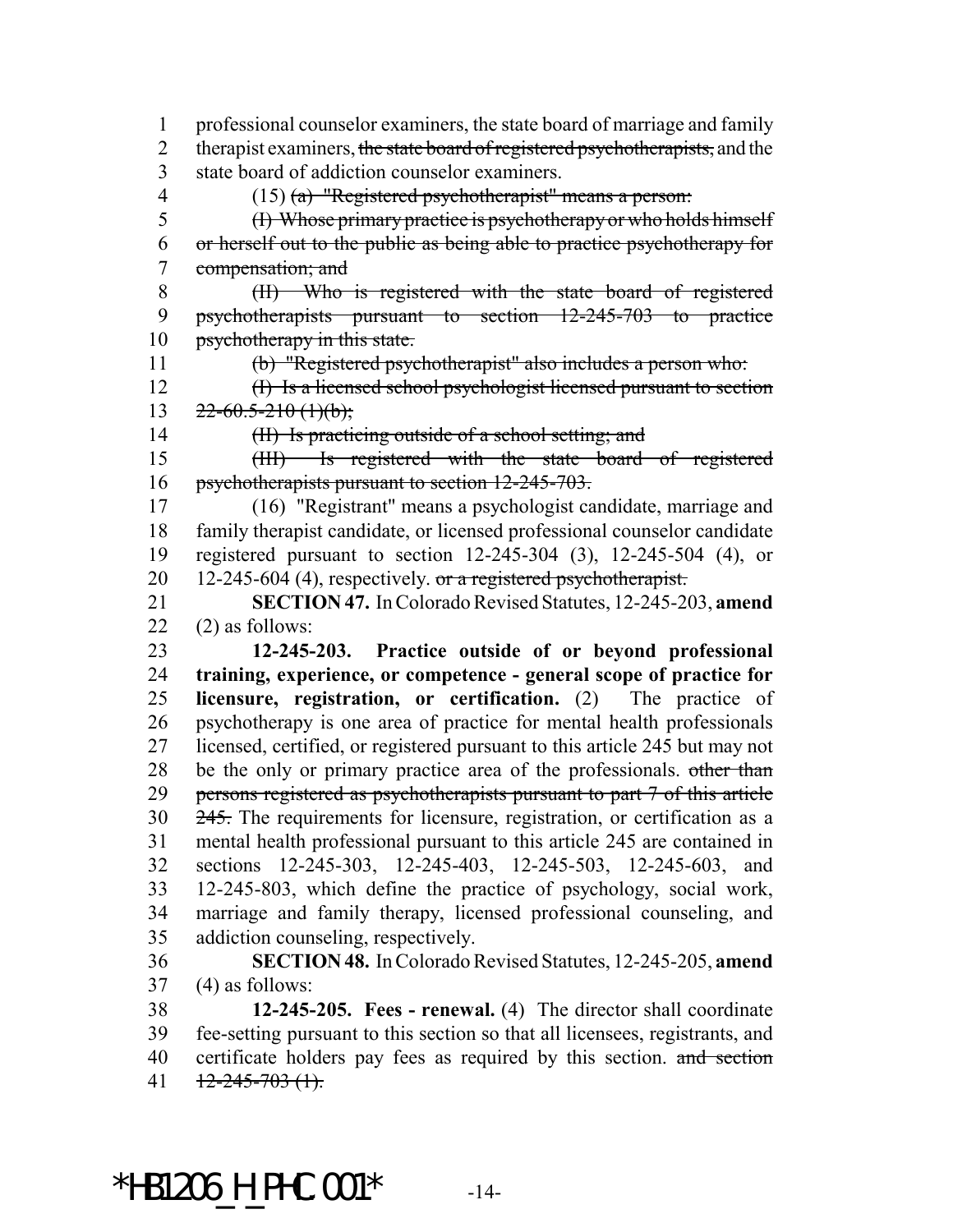**SECTION 49.** In Colorado Revised Statutes, **amend** 12-245-210, as follows:

 **12-245-210. Drugs - medicine.** Nothing in this article 245 permits psychologists, social workers, marriage and family therapists, licensed 5 professional counselors, psychotherapists, and addiction counselors licensed registered, or certified under this article 245 to administer or prescribe drugs or in any manner engage in the practice of medicine as defined by the laws of this state.

 **SECTION 50.** In Colorado Revised Statutes, 12-245-213, **amend** 10  $(1)(b)(IV)$  and  $(1)(b)(V)$ ; and **repeal**  $(1)(b)(VI)$  as follows:

 **12-245-213. Professional service corporations for the practice of psychology, social work, marriage and family therapy, professional counseling, and addiction counseling - definitions.** (1) Licensees registrants, or certificate holders may form professional service corporations for the practice of psychology, social work, marriage and family therapy, professional counseling, psychotherapy, or addiction counseling under the "Colorado Business Corporation Act", articles 101 to 117 of title 7, if the corporations are organized and operated in accordance with this section. The articles of incorporation of a professional service corporation formed pursuant to this section must contain provisions complying with the following requirements:

 (b) The corporation must be organized by licensees registrants, or certificate holders for the purpose of conducting the practice of psychology, social work, marriage and family therapy, professional counseling, psychotherapy, or addiction counseling by the respective licensees, registrants, or certificate holders of those practices. The corporation may be organized with any other person, and any person may own shares in the corporation, if the following conditions are met:

29 (IV) The practice of licensed professional counseling, as defined in section 12-245-603, by the professional service corporation is performed by a licensed professional counselor acting independently or under the supervision of a person licensed pursuant to this article 245 or a licensed professional counselor. Any licensed professional counselor member of the professional service corporation remains individually responsible for his or her professional acts and conduct as provided elsewhere in this article 245; OR

 (V) The practice of addiction counseling, as defined in section 12-245-803, by the professional service corporation is performed by a licensed addiction counselor acting independently or under the supervision of a person licensed pursuant to this article 245 or a licensed addiction counselor. Any licensed addiction counselor member of the

\*HB1206 H PHC.001\*  $-15$ -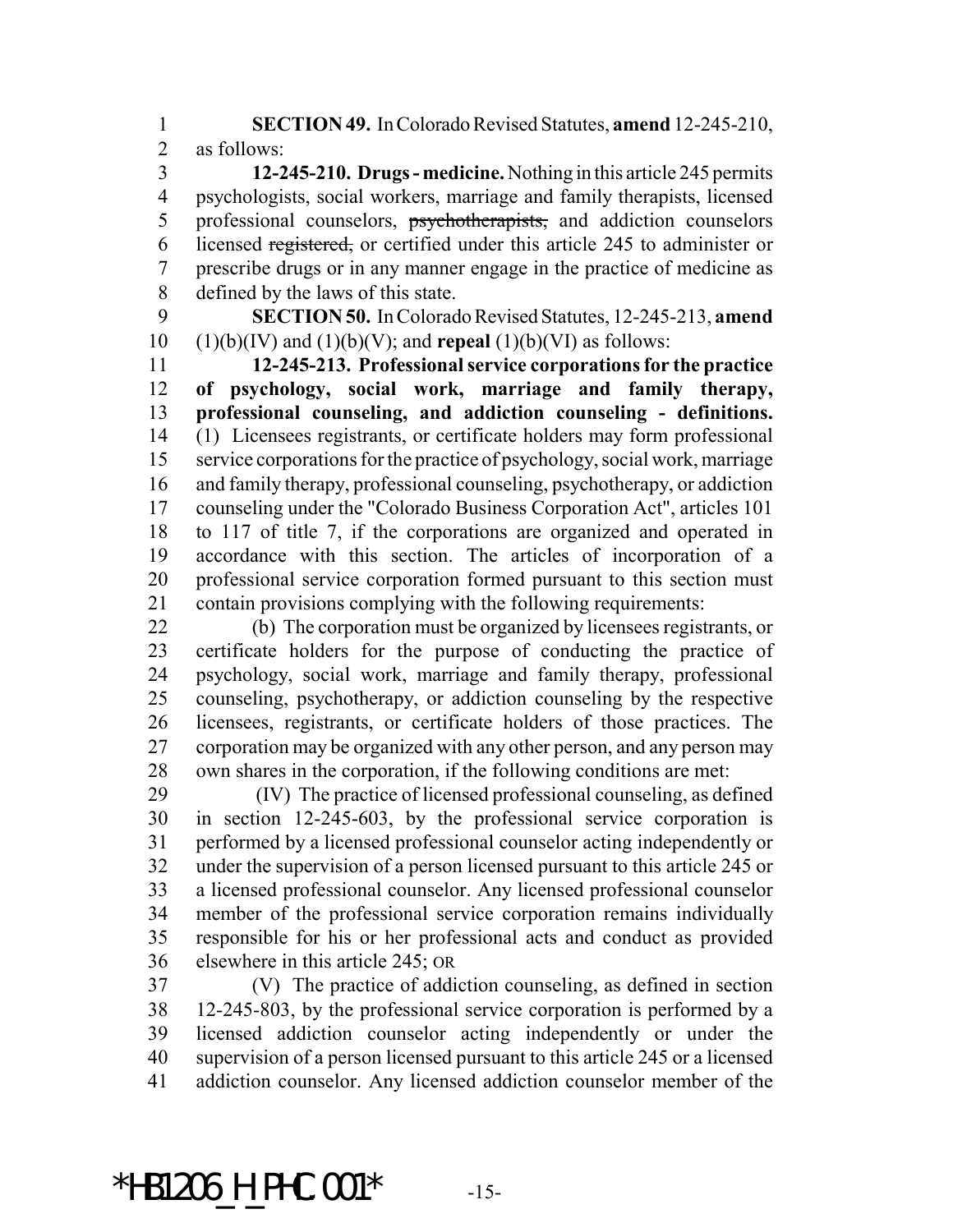professional service corporation remains individually responsible for his 2 or her professional acts and conduct as provided in this article 245. or (VI) The practice of psychotherapy, as defined in section 4 12-245-202, by the professional service corporation is performed by a 5 registered psychotherapist acting independently or under the supervision of a person licensed pursuant to this article 245 or a registered psychotherapist. Any registered psychotherapist member of the professional service corporation remains individually responsible for his 9 or her professional acts and conduct as provided in this article 245.

 **SECTION 51.** In Colorado Revised Statutes, 12-245-216, **amend** 11 (1)(d)(IV) and (4)(g); and **repeal** (1)(e) as follows:

 **12-245-216. Mandatory disclosure of information to clients.** (1) Except as otherwise provided in subsection (4) of this section, every licensee, registrant, or certificate holder shall provide the following information in writing to each client during the initial client contact:

(d) A statement indicating that:

 (IV) The information provided by the client during therapy sessions is legally confidential in the case of licensed marriage and family therapists, social workers, professional counselors, and psychologists AND 20 licensed or certified addiction counselors, and registered 21 psychotherapists, except as provided in section 12-245-220 and except for certain legal exceptions that will be identified by the licensee, registrant, or certificate holder should any such situation arise during therapy; and (e) If the mental health professional is a registered

 psychotherapist, a statement indicating that a registered psychotherapist is a psychotherapist listed in the state's database and is authorized by law 27 to practice psychotherapy in Colorado but is not licensed by the state and is not required to satisfy any standardized educational or testing requirements to obtain a registration from the state.

 (4) The disclosure of information required by subsection (1) of this section is not required when psychotherapy is being administered in any of the following circumstances:

 (g) By a person licensed or certified pursuant to this article 245. 34 or by a registered psychotherapist practicing in a hospital that is licensed 35 or certified under section -1.5-103 (1)(a)(I) or (1)(a)(II).

 **SECTION 52.** In Colorado Revised Statutes, 12-245-217, **repeal** (4) as follows:

 **12-245-217. Scope of article - exemptions.**(4) The provisions of section 12-245-703 do not apply to employees of community mental health centers or clinics as those centers or clinics are defined by section 41 27-66-101, but persons practicing outside the scope of employment as

\*HB1206 H PHC.001\*  $-16$ -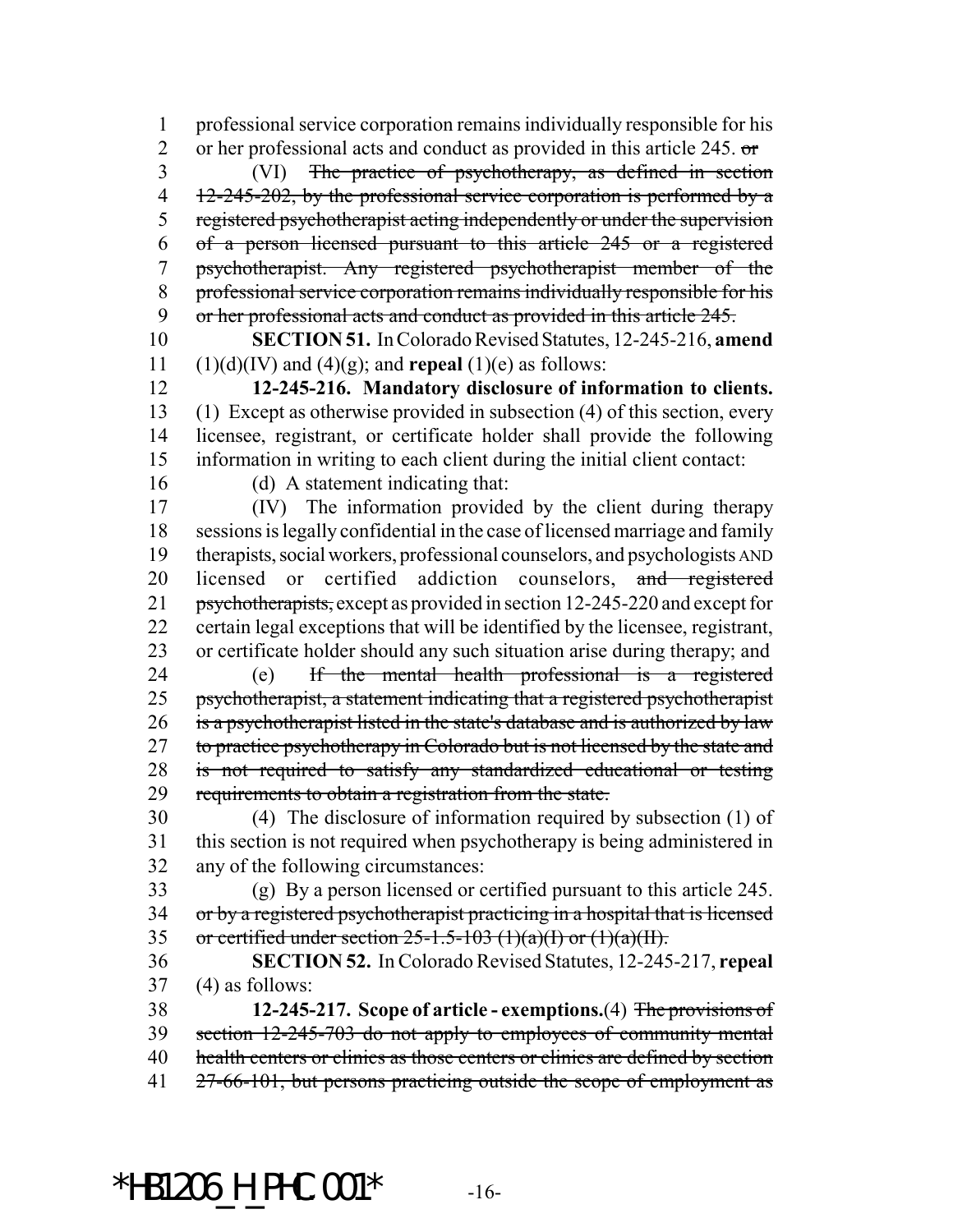1 employees of a facility defined by section 27-66-101 are subject to the 2 provisions of section 12-245-703. **SECTION 53.** In Colorado Revised Statutes, 12-245-225, **repeal**  $(1)(d)$  as follows: **12-245-225. Authority of boards - cease-and-desist orders - rules.** (1) If a licensee, registrant, or certificate holder violates any provision of section 12-245-224, the board that licenses, registers, or certifies the licensee, registrant, or certificate holder may, in accordance with section 12-20-404: (d) Deny, revoke, or suspend the listing of a registered 11 psychotherapist in the state board of registered psychotherapists database 12 established pursuant to section 12-245-703; **SECTION 54.** In Colorado Revised Statutes, 12-245-228, **amend** (1) as follows: **12-245-228. Unauthorized practice - penalties.** (1) Any person who practices or offers or attempts to practice as a psychologist, social worker, marriage and family therapist, licensed professional counselor, psychotherapist, or addiction counselor without an active license 19 registration, or certification issued under this article 245 is subject to 20 penalties pursuant to section  $12-20-407$  (1)(a). **SECTION 55.** In Colorado Revised Statutes, 12-245-231, **amend** (5) as follows: **12-245-231. Mental health professional peer health assistance program - fees - administration - rules.** (5) As used in this section, "mental health professional" means a psychologist, social worker, marriage and family therapist, licensed professional counselor, psychotherapist, or addiction counselor regulated under this article 245. **SECTION 56.** In Colorado Revised Statutes, 12-245-304, **amend**  $(3)(b)$  as follows: **12-245-304. Qualifications - examinations - licensure.** (3) (b) A psychologist candidate registered pursuant to this subsection (3) is under 32 the jurisdiction of the board. The psychologist candidate may, but is not required to, register with the database of registered psychotherapists 34 pursuant to section  $12-245-703$ . If the requirements of subsections  $(1)(d)$  and (1)(e) of this section are not met within four years, the registration of the psychologist candidate expires and is not renewable unless the board, in its discretion, grants the candidate an extension. A person whose psychologist candidate registration expires is not precluded from applying for licensure or registration with any other mental health board for which the person is qualified. **SECTION 57.** In Colorado Revised Statutes, 12-245-306, **repeal**

\*HB1206 H PHC.001\*  $-17$ -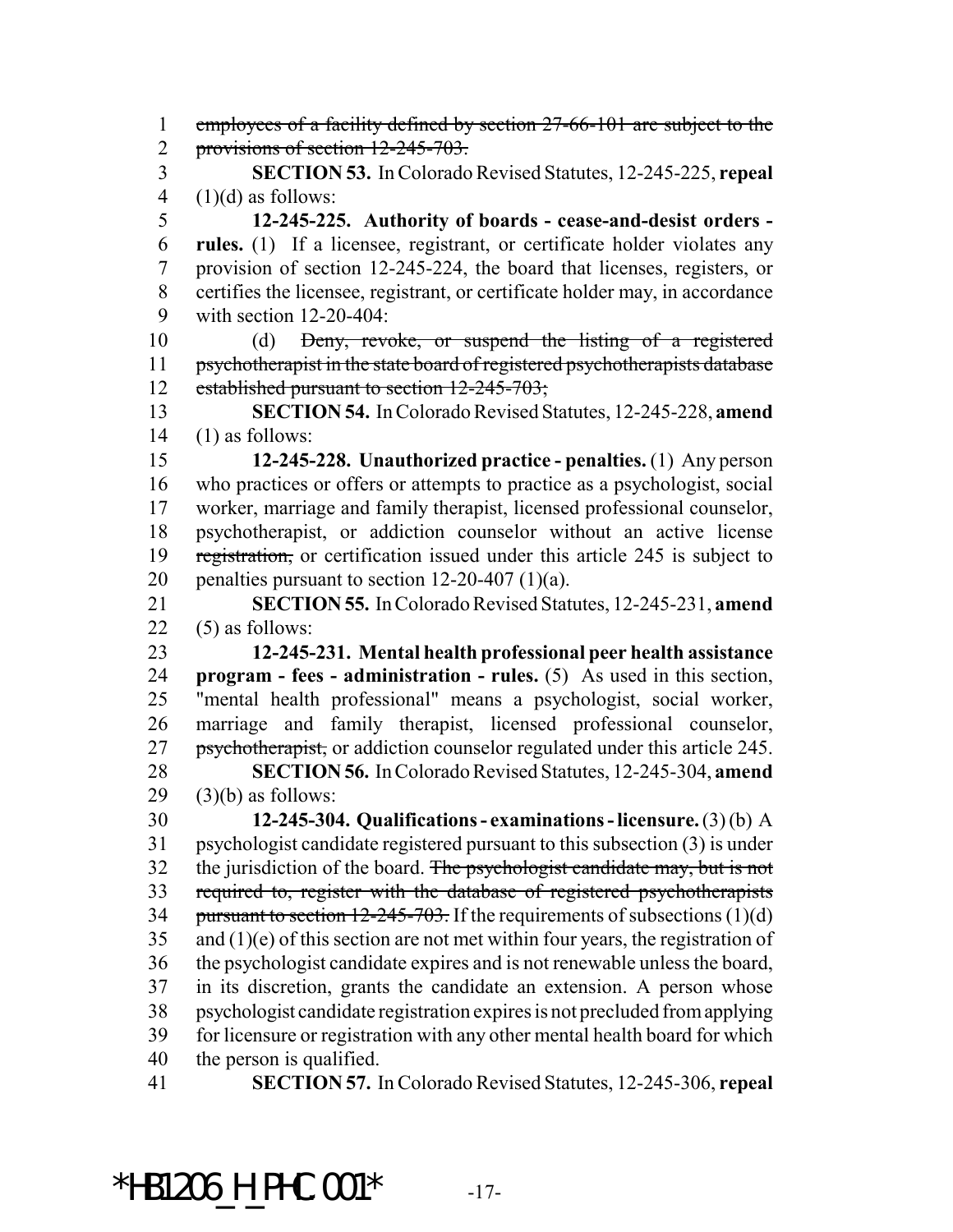(6) as follows:

 **12-245-306. Exemptions.** (6) Nothing in this part 3 prevents the 3 practice of psychotherapy by persons registered with the state board of 4 registered psychotherapists pursuant to section 12-245-703. **SECTION 58.** In Colorado Revised Statutes, 12-245-404, **repeal** (4) as follows: **12-245-404. Qualifications - examination - licensure and registration.** (4) A person licensed as a licensed social worker pursuant 9 to subsection (1) of this section may, but is not required to, register with the database of registered psychotherapists pursuant to section  $11 \quad \frac{12-245-703}{27}$  **SECTION 59.** In Colorado Revised Statutes, 12-245-406, **repeal**  $(5)$  as follows: **12-245-406. Scope of part.** (5) Nothing in this part 4 prevents the 15 practice of psychotherapy by persons registered with the state board of 16 registered psychotherapists pursuant to section 12-245-703. **SECTION 60.** In Colorado Revised Statutes, 12-245-504, **amend** (4)(b) as follows: **12-245-504. Qualifications - examination - licensure and registration.** (4) (b) A marriage and family therapist candidate who registers with the board pursuant to this subsection (4) is under the 22 jurisdiction of the board. and may, but is not required to, register with the 23 database of registered psychotherapists pursuant to section 12-245-703. **SECTION 61.** In Colorado Revised Statutes, 12-245-505, **repeal** (5) as follows: **12-245-505. Rights and privileges of licensure and registration - title.** (5) Nothing in this part 5 prevents the practice of psychotherapy 28 by persons registered with the state board of registered psychotherapists pursuant to section 12-245-703. **SECTION 62.** In Colorado Revised Statutes, 12-245-604, **amend** (4)(b) as follows: **12-245-604. Licensure - examination - licensed professional counselors.** (4) (b) A licensed professional counselor candidate who registers with the board pursuant to this subsection (4) is under the 35 jurisdiction of the board. and may, but is not required to, register with the database of registered psychotherapists pursuant to section 12-245-703. **SECTION 63.** In Colorado Revised Statutes, 12-245-605, **repeal** (4) as follows: **12-245-605. Rights and privileges of licensure - title.** (4) Nothing in this part 6 prevents the practice of psychotherapy by 41 persons registered with the state board of registered psychotherapists

\*HB1206 H PHC.001\*  $-18$ -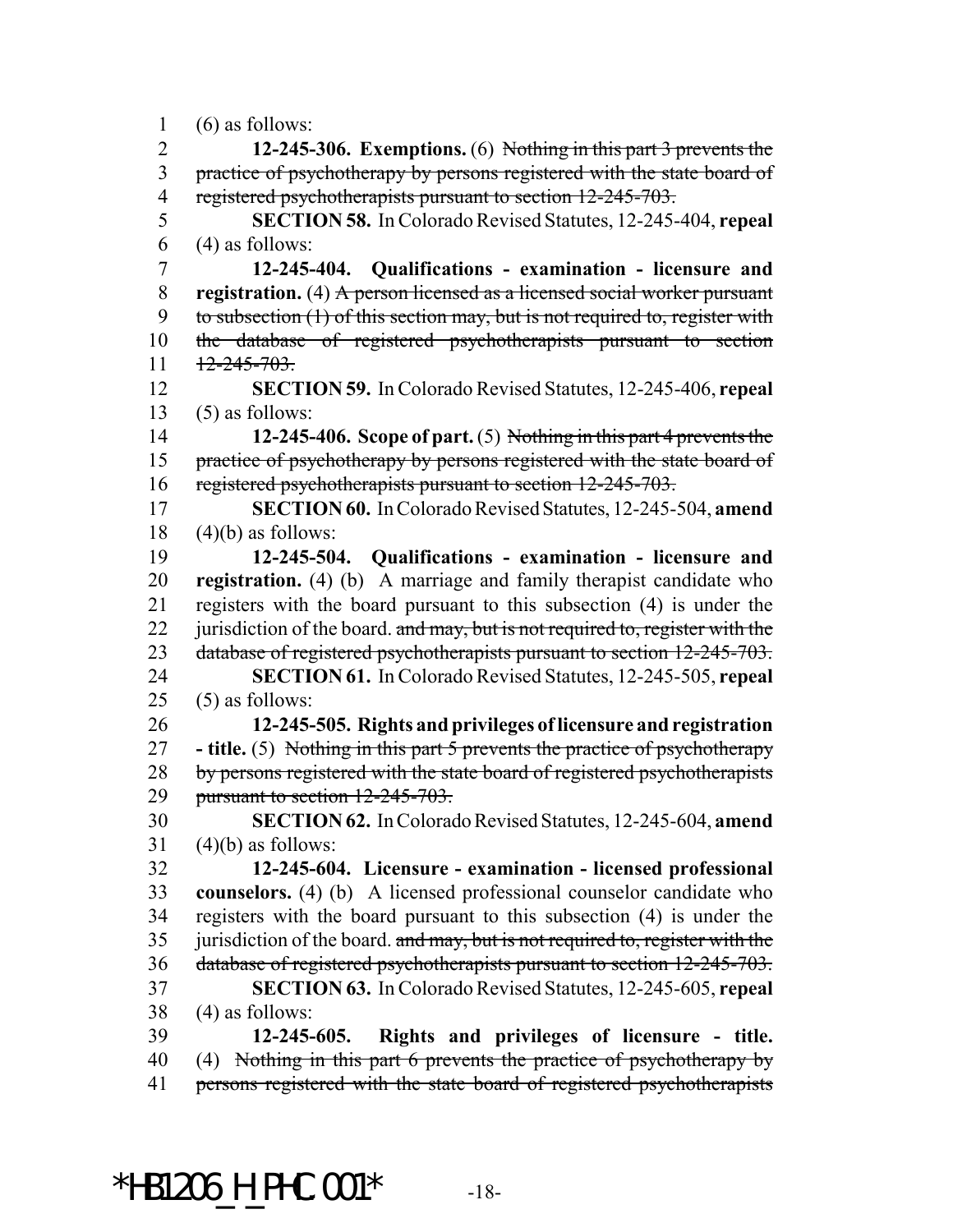pursuant to section 12-245-703.

 **SECTION 64.** In Colorado Revised Statutes, 13-90-107, **amend** 3  $(1)(g)$  as follows:

 **13-90-107. Who may not testify without consent - definitions.** (1) There are particular relations in which it is the policy of the law to encourage confidence and to preserve it inviolate; therefore, a person shall not be examined as a witness in the following cases:

 (g) A licensed psychologist, professional counselor, marriage and family therapist, social worker, or addiction counselor, a registered psychotherapist, a certified addiction counselor, a psychologist candidate registered pursuant to section 12-245-304 (3), a marriage and family therapist candidate registered pursuant to section 12-245-504 (4), a licensed professional counselor candidate registered pursuant to section 12-245-604 (4), or a person described in section 12-245-217 shall not be examined without the consent of the licensee's, certificate holder's, registrant's, candidate's, or person's client as to any communication made by the client to the licensee, certificate holder, registrant, candidate, or person or the licensee's, certificate holder's, registrant's, candidate's, or person's advice given in the course of professional employment; nor shall any secretary, stenographer, or clerk employed by a licensed psychologist, professional counselor, marriage and family therapist, social worker, or 22 addiction counselor, a registered psychotherapist, a certified addiction counselor, a psychologist candidate registered pursuant to section 12-245-304 (3), a marriage and family therapist candidate registered pursuant to section 12-245-504 (4), a licensed professional counselor candidate registered pursuant to section 12-245-604 (4), or a person described in section 12-245-217 be examined without the consent of the employer of the secretary, stenographer, or clerk concerning any fact, the knowledge of which the employee has acquired in such capacity; nor shall any person who has participated in any psychotherapy, conducted under the supervision of a person authorized by law to conduct such therapy, including group therapy sessions, be examined concerning any knowledge gained during the course of such therapy without the consent of the person to whom the testimony sought relates.

 **SECTION 65.** In Colorado Revised Statutes, 18-6.5-108, **amend** (1)(b)(VII) as follows:

 **18-6.5-108. Mandatory reports of mistreatment of at-risk elders and at-risk adults with IDD - list of reporters - penalties.** (1) (b) The following persons, whether paid or unpaid, shall report as 40 required by subsection  $(1)(a)$  of this section:

(VII) Psychologists, addiction counselors, professional

\*HB1206 H PHC.001\*  $-19$ -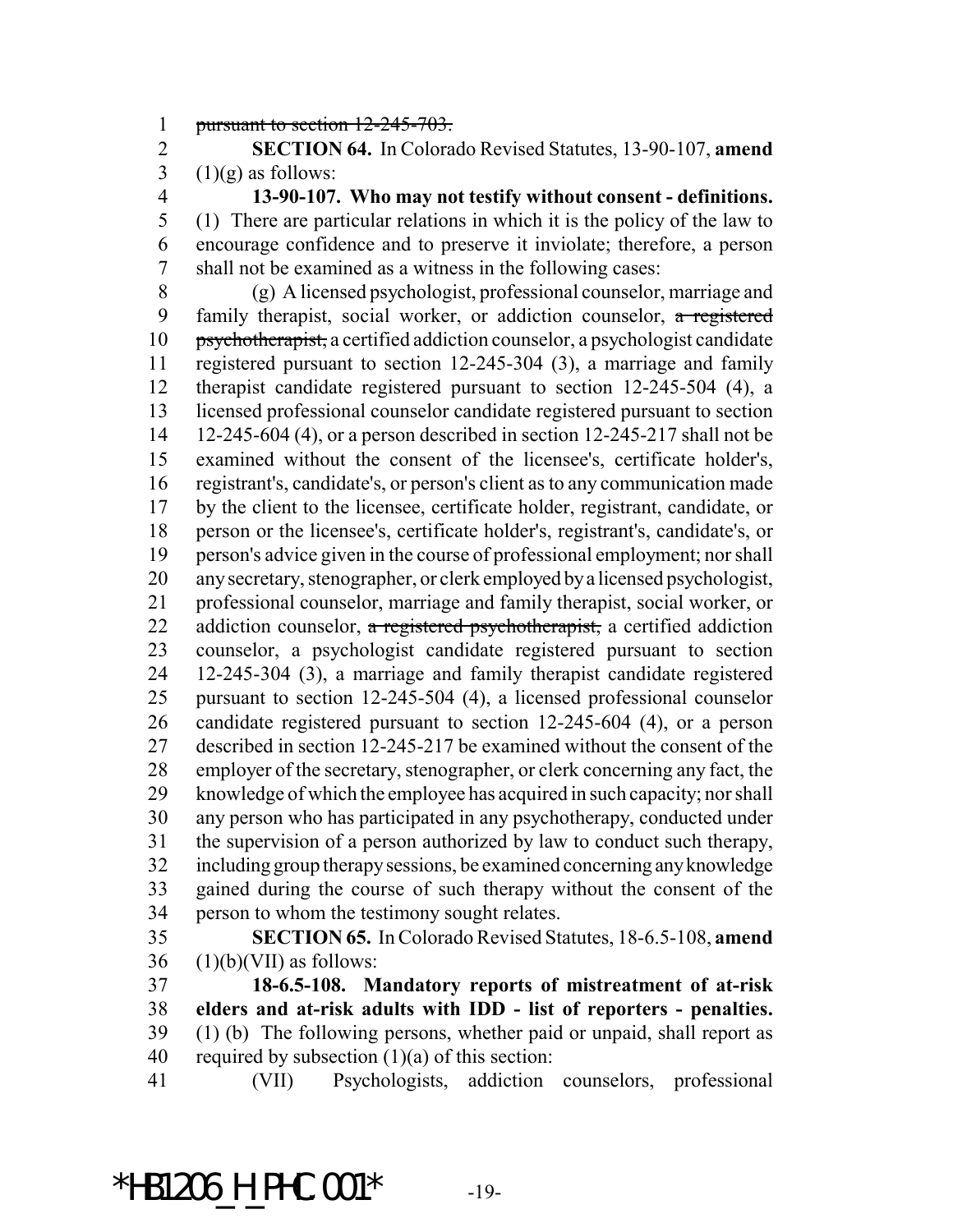counselors, AND marriage and family therapists, and registered 2 psychotherapists, as those persons are defined in article 245 of title 12; **SECTION 66.** In Colorado Revised Statutes, 19-1-307, **repeal**  $(2)(e.5)(I)(G)$  as follows:

 **19-1-307. Dependency and neglect records and information - access - fee - rules - records and reports fund - misuse of information - penalty - adult protective services data system check.** (2) **Records and reports - access to certain persons - agencies.** Except as otherwise provided in section 19-1-303, only the following persons or agencies shall have access to child abuse or neglect records and reports:

 (e.5) (I) A mandatory reporter specified in this subsection (2)(e.5)(I) who is and continues to be officially and professionally involved in the ongoing care of the child who was the subject of the report, but only with regard to information that the mandatory reporter has a need to know in order to fulfill his or her professional and official role in maintaining the child's safety. A county department shall request written affirmation from a mandatory reporter stating that the reporter continues to be officially and professionally involved in the ongoing care of the child who was the subject of the report and describing the nature of the involvement, unless the county department has actual knowledge that the mandatory reporter continues to be officially and professionally involved in the ongoing care of the child who was the subject of the 23 report. This subsection  $(2)(e.5)(I)$  applies to:

24 (G) Registered psychotherapists;

 **SECTION 67.** In Colorado Revised Statutes, 19-3-304, **repeal** 26  $(2)(z)$  as follows:

 **19-3-304. Persons required to report child abuse or neglect.** (2) Persons required to report such abuse or neglect or circumstances or conditions include any:

(z) Registered psychotherapists;

 **SECTION 68.** In Colorado Revised Statutes, 24-1-122, **repeal** (3)(ll) as follows:

 **24-1-122. Department of regulatory agencies - creation.** (3) The following boards and agencies are transferred by a **type 1** transfer to the department of regulatory agencies and allocated to the division of professions and occupations:

 (ll) State board of registered psychotherapists, created by part 7 of article 245 of title 12;

 **SECTION 69.** In Colorado Revised Statutes, 26-3.1-102, **amend** 40  $(1)(b)(VII)$  as follows:

**26-3.1-102. Reporting requirements.** (1) (b) The following

\*HB1206 H PHC.001\*  $-20-$